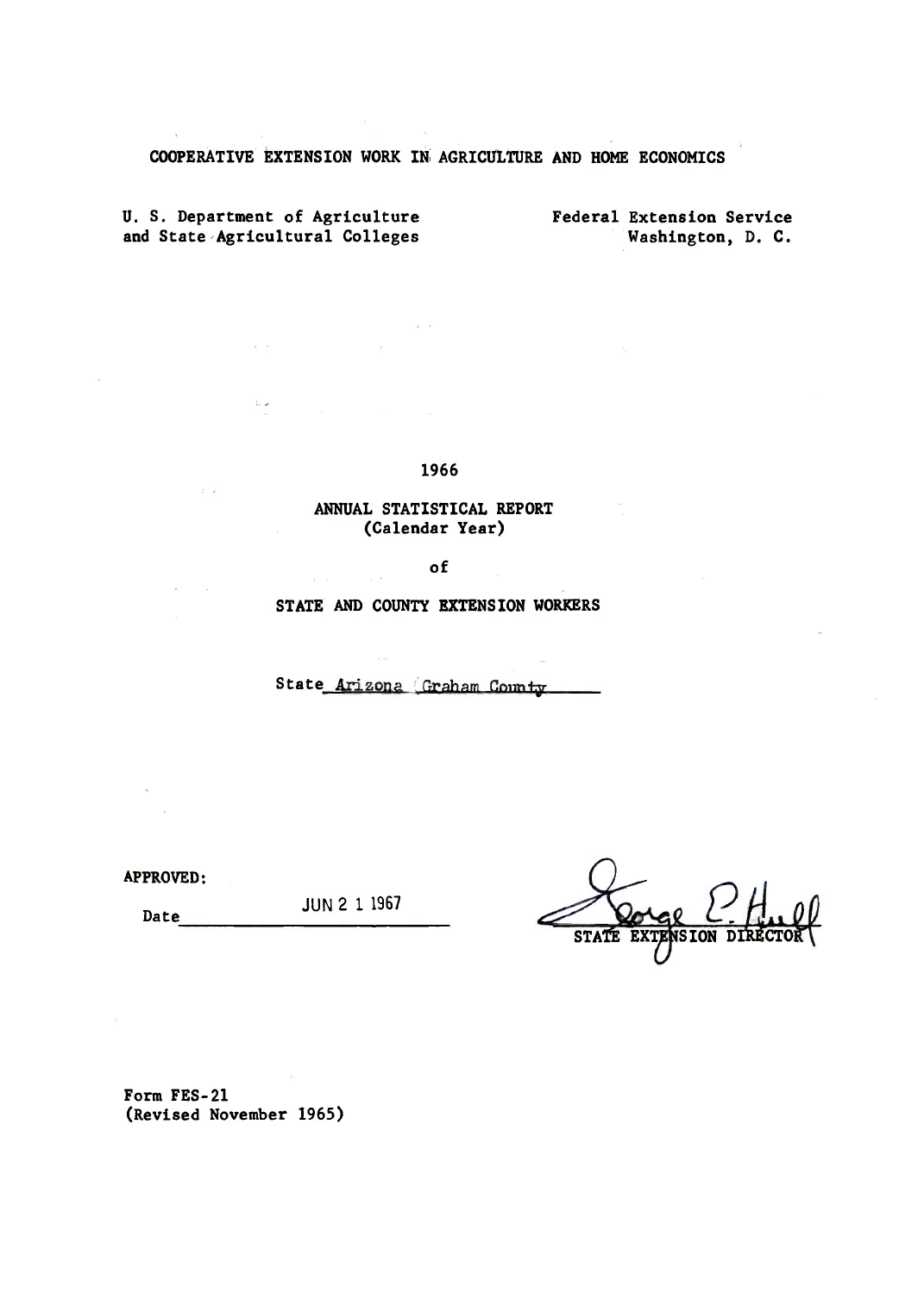Summary of Extension Teaching Activities -- All Extension Workers

|                     |                                                                                                                                      |                |                | Number, by project |                          | areas             |                 |
|---------------------|--------------------------------------------------------------------------------------------------------------------------------------|----------------|----------------|--------------------|--------------------------|-------------------|-----------------|
|                     | Activities                                                                                                                           | <b>III</b>     | $\overline{M}$ | $\triangleright$   | <b>ZA</b>                | <b>IIA</b>        | Number<br>Total |
| $\ddot{ }$          | Studies of problems and opportunities.                                                                                               | $\circ$        | ς              | ᆏ                  | H                        | ᅿ                 | 迅               |
| $\ddot{\mathbf{c}}$ | rations.<br>demonst<br>tests,<br>Field trials,                                                                                       | 57             |                |                    |                          | ᆏ                 | 58              |
| $\cdot$             | families,<br>advice,<br>individuals,<br>information,<br>guidance on problems of<br>providing<br>and farm operators.<br>Consultations | 10324          | 312            | 2480               | 5766                     | 191               | 19073           |
| 4.                  | guidance,<br>and<br>Consultations providing information,<br>advice on problems of organizations<br>agencies.                         | 33             |                |                    | $\sim$                   | Ń                 | 28              |
| ທ່                  | Development<br>ng<br>Meetings of Extension Planni<br>and other committees.                                                           | H              |                | S                  | $\overline{\mathbf{50}}$ |                   | 36              |
| ِ.<br>ف             | Meetings to train local leaders<br>Leader Training:<br><u>ا ج</u>                                                                    |                |                | ᅿ                  | $\mathbf{a}$             |                   | $\vec{a}$       |
|                     | leaders trained<br>Number of different<br>$\mathbf{a}$                                                                               |                |                | $\mathcal{L}$      | 56                       |                   | 250             |
| $\mathbf{r}$        | Other meetings at which extension workers<br>presented information.                                                                  | 72             | īη             | ςά                 | 101                      | m                 | 242             |
| $\dot{\circ}$       | to newspapers<br>News stories released directly<br>or magazines.                                                                     | 213            |                | Ж                  | 92                       | $\sim$            | 276             |
| $\bullet$<br>ò      | public.<br>C,<br>distributed<br>Publications                                                                                         | 2722           | 28             | 3222               | 1343                     |                   | 10315           |
| c                   | pieces prepared<br>different<br>Number of<br>Direct Mail:<br>4.                                                                      | $\frac{26}{2}$ | ო              | $\mathbf{a}$       | $\mathfrak{p}$           | $\mathbf{\alpha}$ | 8               |
|                     | distributed<br>Number of pieces<br>B.                                                                                                | 2762           | 363            | <b>CET</b>         | 3831                     | $\frac{8}{1}$     | <b>LT12</b>     |
| $\vec{a}$           | in.<br>Radio broadcasts participated                                                                                                 | 284            |                | SS,                | 264                      | $\infty$          | 679             |
| 12.                 | Television broadcasts participated in.                                                                                               |                |                |                    |                          |                   |                 |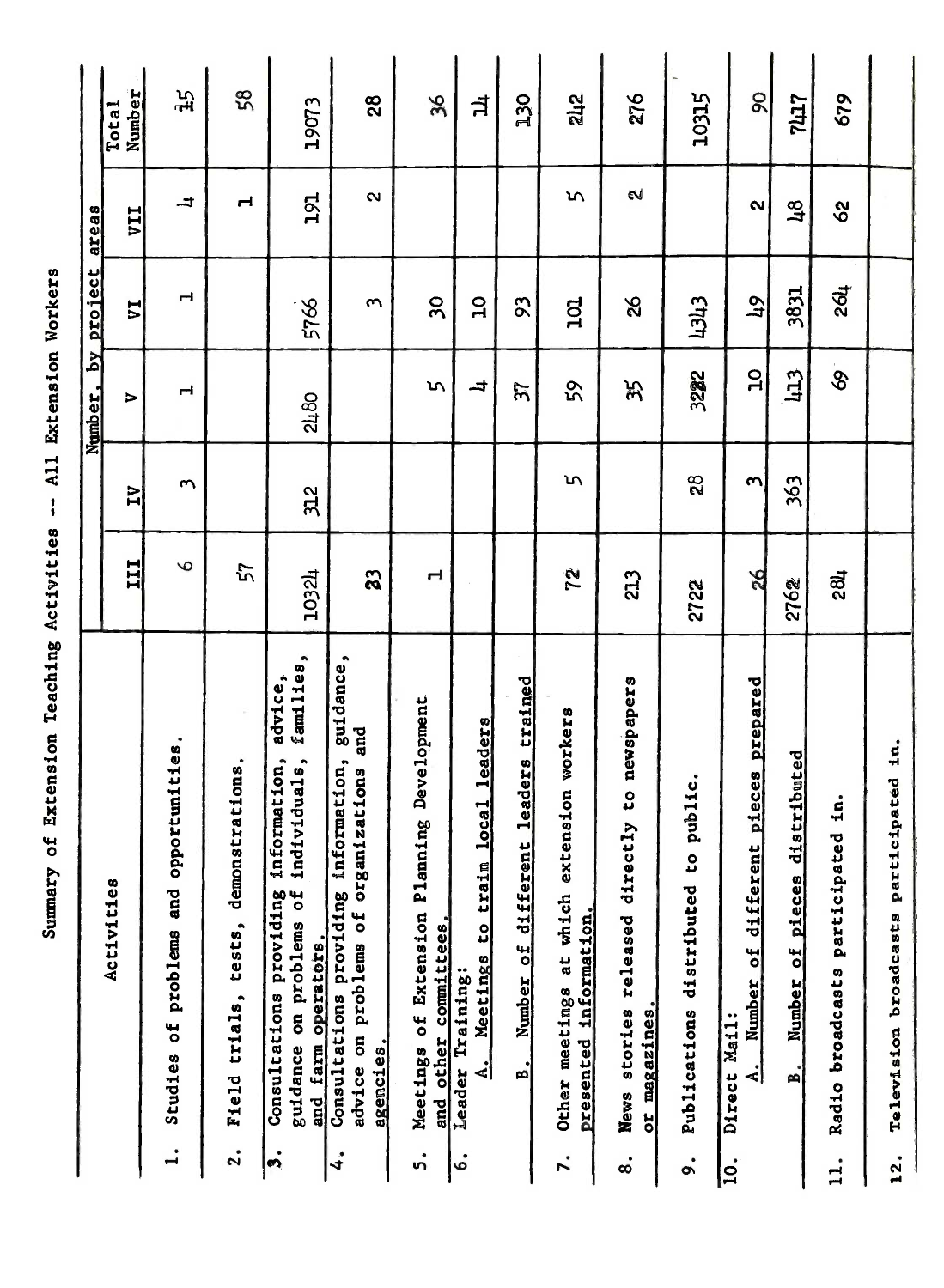Interpretations -- Summary of Extension Teaching Activities --All Extension Workers

his extension work or to measure the efficiency of individual workers. This report is to determine quantitatively some of the more important

Activities are to be reported by project areas as follows:

- Project Area III Agricultural Production, Management and Natural Resource Development
- Marketing and Utilization of Farm Products Project Area IV
- Home Economics Project Area V

- 4-H Youth Development Project Area VI Project Area VII - Resource Development and Public Affairs

- and information to organizations and agencies both public and private. Report number in appropriate project area column. Do not report more  $\frac{d}{dt}$  more than  $\frac{d}{dt}$  member is individual state  $\frac{d}{dt}$  member is involved. project area column.  $\ddot{ }$ 
	- staff are involved follow rule on Number 1 above.  $\ddot{2}$
- accompany agents on field visits to individual homes or farms report Include all individual staff efforts to provide individuals with only once. Report number in appropriate project area column.  $\ddot{ }$
- and information to organizations and agencies both public and private.<br>Report number in appropriate project area column. Do not report more Include all individual staff efforts that provide advice, guidance than once if more than one individual staff member is involved.  $\ddot{i}$
- project area column. ś,
	-
- 
- Interpretations of Extension Teaching Activities  $\frac{1}{2}$  and  $\frac{1}{2}$  and  $\frac{1}{2}$  and  $\frac{1}{2}$ All Extension Workers This report is to determine and more of the more in the more in the more in the more in the more in the more i<br>Some of the more in the more in the more in the more in the more in the more in the more in the more in the mo teaches the control techniques used to reach the control of the control of the control of the control of the c<br>International control of the control of the control of the control of the control of the control of the control made in the state of the state of the state of the state of the state of the state of the state of the state o  $\frac{1}{2}$  extends to measure the efficiency of individual workers. We have the efficiency of  $\frac{1}{2}$ Activities are to be reported by project areas as follows: Project Area III Agricultural Project Area III Agricultural Project Area III Agricultural Production, Manageme<br>Proges Area III Agricultural Production, Management and Project Area III Agricultural Proges<br>Proges Area III Ag Natural Resource Development Project Area IV - Marketing and Utilization of Products and Utilization of Products and Utilization of Product<br>Products and Utilization of Products and Utilization of Products and Utilization of Products and Utilization o Project Area V - Home Economics Area V - Home Economics Area V - Home Economics A Project Area Views Area Views Area Views Area Views Area Views Area Views Area Views Area Views Area Views Are<br>Project Area Views Area Views Area Views Area Views Area Views Area Views Area Views Area Views Area Views Are Project Area VII - Resource Development and Public Affairs and Public Affairs and Public Affairs and Public Af 1. Include 1. Include 1. Include 1. Include 1. Include 1. Include 1. Include 1. Include 1. Include 1. Include <br>The surveys made in the international studies in the survey of the survey of the survey of the survey of the s<br> to a solving and solving problems of people or problems of people or problems of people or problems of people <br>Contains a solving people of people or problems of people of people of people of people of people of people of opportunities for extension work. It would be a state of the State of State of State of State of State of Stat<br>In the State of State of State of State of State of State of State of State of State of State of State of Stat or county stated in the state of the same study of the same study of the survey of the survey of the survey of person having the responsibility for the activity for the activity of the activity of the activity of the acti<br>The activity showld report it. The activity showld report it. It is a showld report it is a showld report it i When equal responsibility is shown that the decidence of the shown of the shown of the shown of the shown of t<br>The decident which one of the shown of the shown of the shown of the shown of the shown of the shown of the sh will report of special studies surveys in a propriet survey in a survey of surveys in a survey of surveys in a<br>The survey of the survey of surveys in a survey of the survey of the survey of the survey of the survey of the 2. Report number of field trials, tests and result of the result of the result of the result of the result of t<br>The result of the result of the result of the result of the result of the result of the result of the result o priate project area column is a column in the project and the more members of the second and the second and th<br>In the second of two or more members of the second and the second and the second and the second and the second staff are in 1932 staff are in Number 1 above. It is a staff of the Internet on Number 1 above. It is a staff 3. Include all individual staff efforts to provide individuals with guidance, advice and information, i.e., farm, home and other out-of
	- office visits, office calls and telephone calls. Where specialists  $\alpha$  and field visits to individual homes or farms  $\alpha$ 
		-
- 
- as the basis for a broadcast is also to be reported. tion.
- Same as above. 12.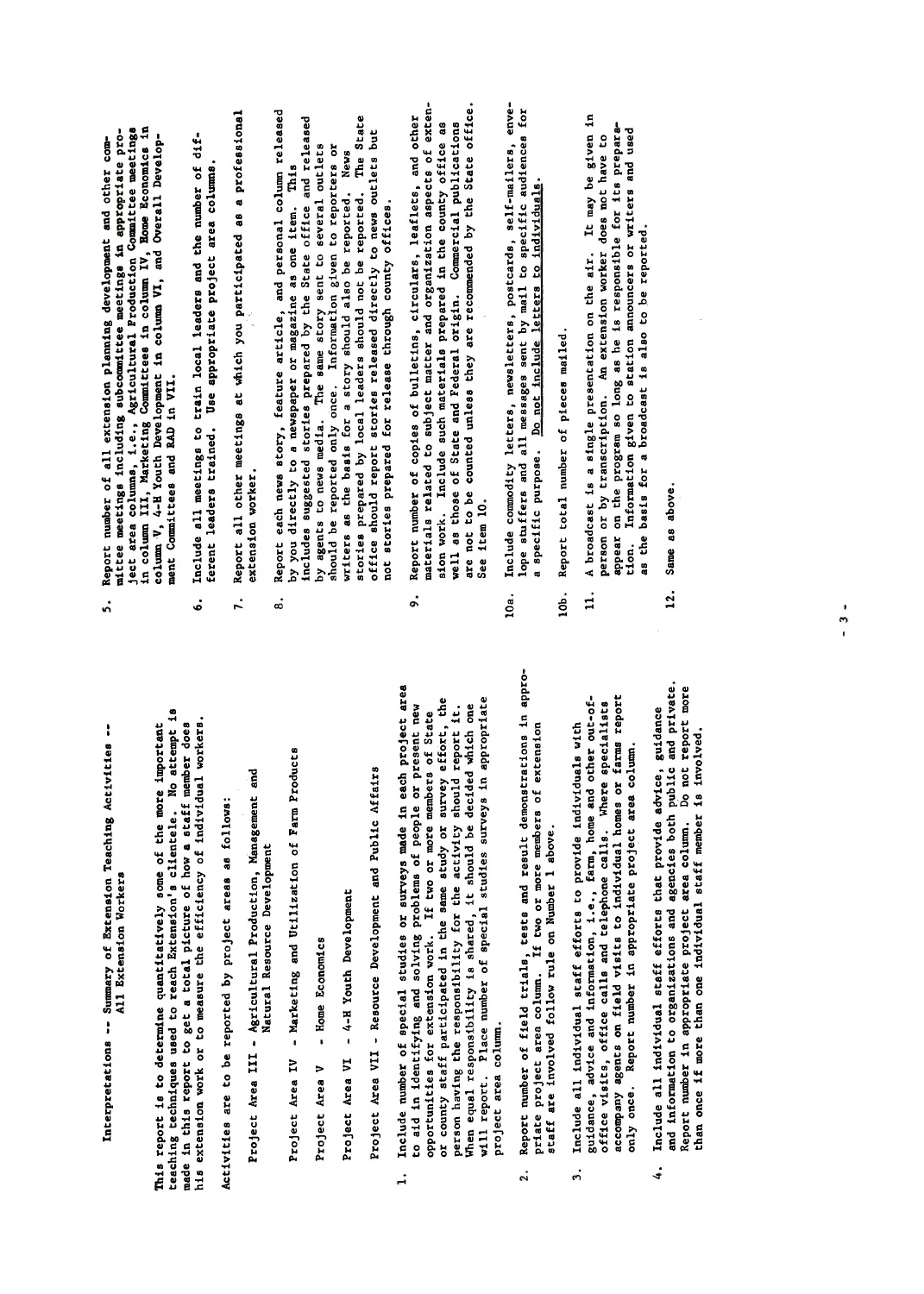| State staff<br>area staff<br>County and<br>ជី<br>$\overline{C}$<br>25<br>$\mathbf{c}$<br>जे<br>9S<br>ΞŚ<br>82<br>$\mathbf{r}$<br>$\mathfrak{p}_1$<br>្បូ<br>271<br>Selection, production and management of livestock, poultry and crops.<br>and handlers, including dealers,<br>weeds<br>conservation projects.<br>natural<br>aspects.)<br>(part-time)<br>programs.<br>equipment and buildings.<br>animal disease, insects,<br>farm<br>business organization, tenure and finance; and farm and home<br>nuclear hazards,<br>Farm business, enterprise feasibility and combinations;<br>(Technical<br>government<br>farm family.<br>non-commercial farmers<br>and other<br>grain and other<br>against<br>activities.<br>employment of<br>machinery,<br>and water management.<br>lant and<br>farm operators<br><b>Information</b><br>forests<br>stock<br>Income-producing recreational<br>$\mathbf{r}$<br>$\frac{4}{5}$<br>live<br>of<br>Prevention and control of<br>feed<br>All agricultural problems<br>Development of watershed,<br>for<br>and non-farm home owners.<br>and use<br>and<br>custom operators, etc.<br>Non-farm alternatives<br>and other pests with<br>crop insurance,<br>aspects.)<br>Total man days<br>Protection of crops<br>care<br>Fertility, soil<br>(identify)<br>development.<br>Selection,<br>(Technical<br>disasters.<br>Other<br>ACP,<br>$\mathbf{I}$<br>$\ddot{\mathbf{c}}$<br>3.<br>4.<br>$\ddot{\mathbf{v}}$<br>ة<br>٠<br>o.<br>10.<br>$\mathbf{L}$<br>12.<br>M<br>$\infty$ |                                          | adults<br>with | and/or youth<br>Days devoted to work |
|----------------------------------------------------------------------------------------------------------------------------------------------------------------------------------------------------------------------------------------------------------------------------------------------------------------------------------------------------------------------------------------------------------------------------------------------------------------------------------------------------------------------------------------------------------------------------------------------------------------------------------------------------------------------------------------------------------------------------------------------------------------------------------------------------------------------------------------------------------------------------------------------------------------------------------------------------------------------------------------------------------------------------------------------------------------------------------------------------------------------------------------------------------------------------------------------------------------------------------------------------------------------------------------------------------------------------------------------------------------------------------------------------------------------------------------------------------------------------------------------------------|------------------------------------------|----------------|--------------------------------------|
|                                                                                                                                                                                                                                                                                                                                                                                                                                                                                                                                                                                                                                                                                                                                                                                                                                                                                                                                                                                                                                                                                                                                                                                                                                                                                                                                                                                                                                                                                                          | Helping people make decisions regarding: |                |                                      |
|                                                                                                                                                                                                                                                                                                                                                                                                                                                                                                                                                                                                                                                                                                                                                                                                                                                                                                                                                                                                                                                                                                                                                                                                                                                                                                                                                                                                                                                                                                          |                                          |                |                                      |
|                                                                                                                                                                                                                                                                                                                                                                                                                                                                                                                                                                                                                                                                                                                                                                                                                                                                                                                                                                                                                                                                                                                                                                                                                                                                                                                                                                                                                                                                                                          |                                          |                |                                      |
|                                                                                                                                                                                                                                                                                                                                                                                                                                                                                                                                                                                                                                                                                                                                                                                                                                                                                                                                                                                                                                                                                                                                                                                                                                                                                                                                                                                                                                                                                                          |                                          |                |                                      |
|                                                                                                                                                                                                                                                                                                                                                                                                                                                                                                                                                                                                                                                                                                                                                                                                                                                                                                                                                                                                                                                                                                                                                                                                                                                                                                                                                                                                                                                                                                          |                                          |                |                                      |
|                                                                                                                                                                                                                                                                                                                                                                                                                                                                                                                                                                                                                                                                                                                                                                                                                                                                                                                                                                                                                                                                                                                                                                                                                                                                                                                                                                                                                                                                                                          |                                          |                |                                      |
|                                                                                                                                                                                                                                                                                                                                                                                                                                                                                                                                                                                                                                                                                                                                                                                                                                                                                                                                                                                                                                                                                                                                                                                                                                                                                                                                                                                                                                                                                                          |                                          |                |                                      |
|                                                                                                                                                                                                                                                                                                                                                                                                                                                                                                                                                                                                                                                                                                                                                                                                                                                                                                                                                                                                                                                                                                                                                                                                                                                                                                                                                                                                                                                                                                          |                                          |                |                                      |
|                                                                                                                                                                                                                                                                                                                                                                                                                                                                                                                                                                                                                                                                                                                                                                                                                                                                                                                                                                                                                                                                                                                                                                                                                                                                                                                                                                                                                                                                                                          |                                          |                |                                      |
|                                                                                                                                                                                                                                                                                                                                                                                                                                                                                                                                                                                                                                                                                                                                                                                                                                                                                                                                                                                                                                                                                                                                                                                                                                                                                                                                                                                                                                                                                                          |                                          |                |                                      |
|                                                                                                                                                                                                                                                                                                                                                                                                                                                                                                                                                                                                                                                                                                                                                                                                                                                                                                                                                                                                                                                                                                                                                                                                                                                                                                                                                                                                                                                                                                          |                                          |                |                                      |
|                                                                                                                                                                                                                                                                                                                                                                                                                                                                                                                                                                                                                                                                                                                                                                                                                                                                                                                                                                                                                                                                                                                                                                                                                                                                                                                                                                                                                                                                                                          |                                          |                |                                      |
|                                                                                                                                                                                                                                                                                                                                                                                                                                                                                                                                                                                                                                                                                                                                                                                                                                                                                                                                                                                                                                                                                                                                                                                                                                                                                                                                                                                                                                                                                                          |                                          |                |                                      |
|                                                                                                                                                                                                                                                                                                                                                                                                                                                                                                                                                                                                                                                                                                                                                                                                                                                                                                                                                                                                                                                                                                                                                                                                                                                                                                                                                                                                                                                                                                          |                                          |                |                                      |
|                                                                                                                                                                                                                                                                                                                                                                                                                                                                                                                                                                                                                                                                                                                                                                                                                                                                                                                                                                                                                                                                                                                                                                                                                                                                                                                                                                                                                                                                                                          |                                          |                |                                      |
|                                                                                                                                                                                                                                                                                                                                                                                                                                                                                                                                                                                                                                                                                                                                                                                                                                                                                                                                                                                                                                                                                                                                                                                                                                                                                                                                                                                                                                                                                                          |                                          |                |                                      |
| $\blacksquare$<br>4<br>$\mathbf{I}$                                                                                                                                                                                                                                                                                                                                                                                                                                                                                                                                                                                                                                                                                                                                                                                                                                                                                                                                                                                                                                                                                                                                                                                                                                                                                                                                                                                                                                                                      |                                          |                |                                      |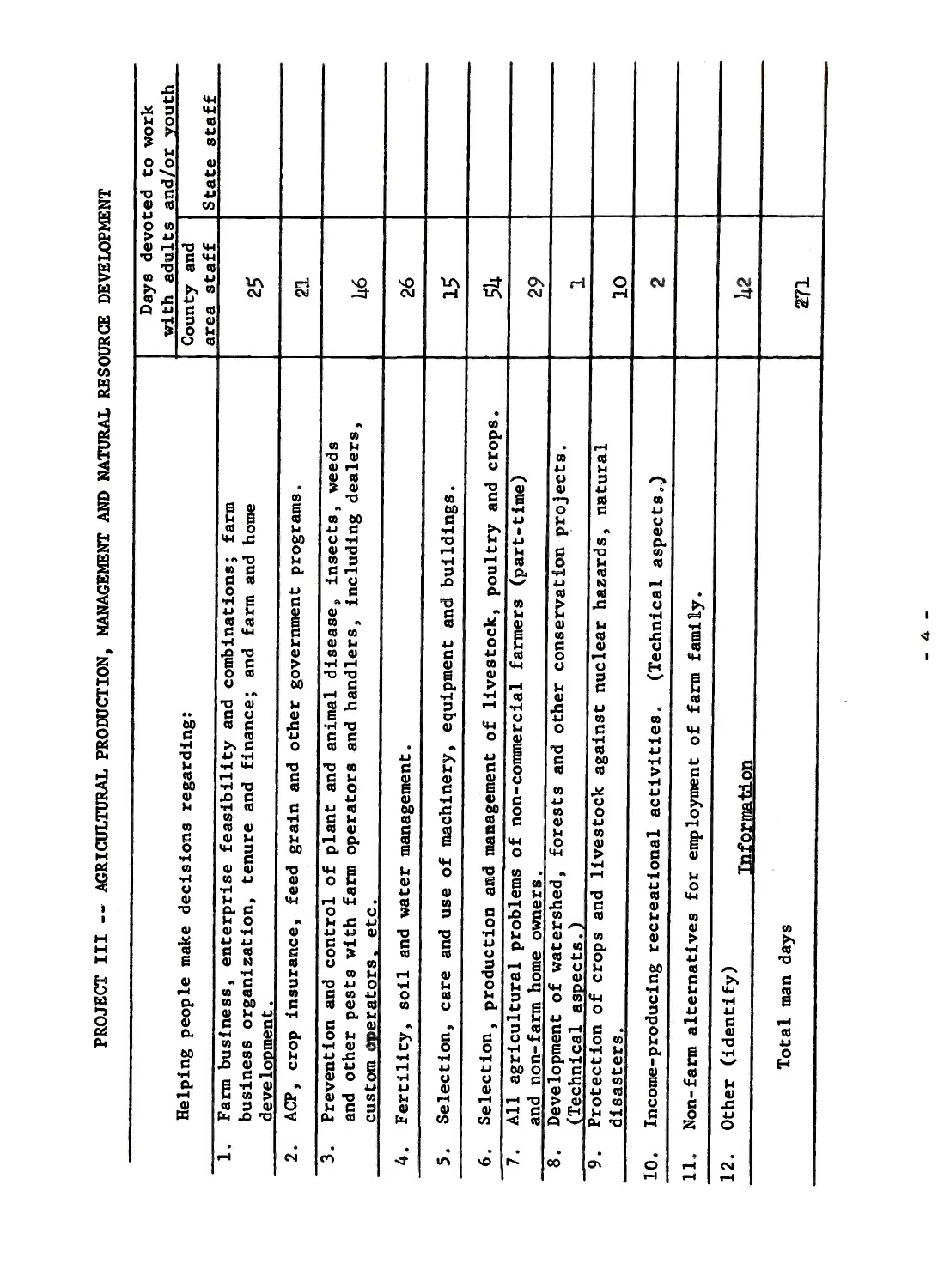Instructions for Project III -- Agricultural Production, Management and Natural Resource Development gested lime and fertilizer treatment, solutions to solutions to solutions to solutions to solutions to solutions to solutions to solutions to solutions to solutions to solutions to solutions to solutions to solutions to s All time devoted to work with adults and/or youth, including travel, should<br>be reported to the mearest whole day for each item listed. All Extension<br>devifiences, both course and Sterie, should report indir extension terms<br>

- $\mathbf{q}$  density, irrigation and evaluation of water  $\mathbf{q}$  $\overline{S}$  is the providence in the providence in the providence in the providence in the providence in the providence in  $\overline{S}$ physical condition of soils, use of mulches as straw or mulches (such as straw or mulches straw or mulches str<br>Straw or mulches straw or mulches straw or mulches straw or mulches straw or mulches straw or mulches and the plastic), manures, crop residues. winter cover crops. green manures. minimum tillage. vertical mulching. vertical mulching. crop rotations, and summer fallowing. (Work of the this type with rural and urban non-this type with rural and urban non-this type with rule of<br>This type with a state of the best of the type with rule of the state of the type with rule of the to be the t home development work.  $\ddot{ }$ 
	- encourage conservation and provide insurance protection. 2.
- to be reported in item 7.)  $\ddot{3}$
- isfactions and community welfare. explaining the use of soil and plant tissue testing, working out sug-<br>gested lime and fertilizer treatment, solutions to soil salinity probveys as they relate to soil productivity and adaptation of soil and<br>crop production, developing materials and guides, demonstrating and  $12.5$  County state time spent on all other aspects of  $\frac{12.5}{12.5}$  $\mathbf{r}_i$  in this project area not included in the above items. State staff members to include time spent on all other aspects of work  $\frac{1}{2}$  the project such as administration, information, information, information, information, information server, information, information, i.e.,  $\frac{1}{2}$  $\vec{c}$  etc. that can not be allocated to the above items. reported in item 7.) 4.
- Instructions for Productions for Project II<br>Instructions for Production. Management and Production. Management and Production. Management and Production. home gele de
	-
	- to be reported in the  $\sim$
- Natural Resource Development All time devoted to work with a should travel. It with a second to the nearest whole day is a second travel. I<br>Including travel. In the nearest whole day for each including the nearest whole day for each including the nea<br> state, showld report of Project members. Both county and States, showld report the support of Project III and <br>devoted the support of Project III project items in the support of Project III and Project III and Project II<br>i in this section of the report of the report. Parties is a report of the report of  $\frac{1}{2}$ only the days devoted to extension who are part-off to extension who are part-off the part-off the part-off the<br>The part-off the part-off the part-off the part-off the part-off the part-off the part-off the part-off the pa 1. Include time spent on a spent on a spent on a spent on a spent on a spent on a spent on a spent o<br>Income potential of farmer of farmer of farmer of farmer of farmer of farmer of farmer of farmer of farmer of farmer of fa<br>In the planning of farmer of farmer of farmer of farmer of farmer of farmer of farmer of farmer of farmer of f  $\mathbf{r}$ ew sources of income; business-management aspects of  $\mathbf{r}$  $\begin{bmatrix} \mathbf{u} & \mathbf{u} & \mathbf{v} & \mathbf{v} & \mathbf{v} & \mathbf{v} & \mathbf{v} & \mathbf{v} & \mathbf{v} & \mathbf{v} & \mathbf{v} & \mathbf{v} & \mathbf{v} & \mathbf{v} & \mathbf{v} & \mathbf{v} & \mathbf{v} & \mathbf{v} & \mathbf{v} & \mathbf{v} & \mathbf{v} & \mathbf{v} & \mathbf{v} & \mathbf{v} & \mathbf{v} & \mathbf{v} & \mathbf{v} & \mathbf{v} & \mathbf{v} & \mathbf{v} & \mathbf{$ decime in the control summarized and using  $\tilde{a}$  and using  $\tilde{a}$  and using  $\tilde{a}$ obtaining and using credit and capital resources for an and capital resources for  $\tilde{r}$  $\overline{a}$ ,  $\overline{a}$  business, the arrangements arrangements of  $\overline{a}$   $\overline{b}$  and  $\overline{c}$ . leasing and contractual arrangements; location and approximation and approximation and approximation and appro for rental or purchase; farmer work methods; farmer work methods; and effects work methods; assisted work meth<br>In the contract work methods; assisted work methods; assisted work methods; assisted work methods; a ance with income tax and legal aspects of the farming of the farming of the farming of the farming of the farm decisions; development of overall plans of the plans of the plans of the both short- and long-run in the short<br>In the contract of the plans of the plans of the plans of the short- and long-run in the short- and long-run i for the total farmers; and the managers of the managers; and the managers of the managers of the managers of t 2. Include time devoted to assisting people develop an understanding of the provisions of government programs and the alternatives available to the manufacture of the products and the products and the products of the products of the products of the pr<br>This is a product product product product products and the products of the products of the products of the pro tion of a gricultural commodities. Affect use of a gricultural lands. A gricultural lands. A gricultural lands<br>La gricultural lands. A gricultural lands. A gricultural lands. A gricultural lands. A gricultural lands. A gr encourage conservation and provide insurance insurance provide insurance provided in a property of the process 19. Include time spent in identication, prevention, prevention and control of plants in the plants of plants o and animal diseases and parasites. In an insect section of the pests on the pests of the pests on the pests of<br>Section perfect on the perfect of the perfect of the perfect of the perfect of the perfect of the perfect of t farms. Also include time species time spent on see the spent of personal of personal or personal of personal o agricultural chemicals and organized pest and disease era programs. This type with the seat of the seat,
- 4. Include all time devoted to such items as explaining use of soil sur-
- 
- of non-farm employment, participation with farm families and local groups in creating new sources of non-farm income, and encouraging farm families to consider their alternatives between farm and non- $\mathbf{u}$  $11.$  Include time spent on discussing the possibilities of various sources of various sources of various sources
- $\mathbf{x}$  $\overrightarrow{p}$  and presenting programs or assistance to individuals or groups or groups on all  $\overrightarrow{p}$  $s_{\rm obs}$  becomes pertaining to the selection, and adjustment.  $p_{\rm obs}$  $\frac{1}{2}$ ery, equipment, materials handling, and safety are laternals handlings, and safety are laternals in the safety<br>experiments have a safety as it relates that the safety are laternals in the safety are laternals in the safet  $t_0$  commercial farm operation.  $\frac{1}{2}$  including  $\frac{1}{2}$  including on-farm and  $\frac{1}{2}$  $m_A$  and commercial crops, including horizontal crops,  $m_B$ livestock and livestock products, dairy and poultry.  $7.7<sub>0</sub>$  include all time spent with non-commercial added and  $\frac{1}{2}$  $\vec{a}$  as home beautification, use of insection, use of insection, use of insection, use of insection, use of insec- $\frac{1}{2}$ ticides and other pesticides in and around the home, working the home, working the home, working  $\frac{1}{2}$  $\frac{d}{dt}$  greens  $\frac{d}{dt}$  $\begin{array}{c} \mathbf{r} \\ \mathbf{r} \end{array}$  on  $\mathbf{r} \in \mathbb{R}$  at roadsides stabilization, etc..  $8.168601$  $\frac{d}{dx}$  range and  $\frac{d}{dx}$  range management, and residue management, and residue management, and residue management, and residue management, and residue management, and residue management, and residue management manage  $p = p$  and  $p = p$  the purpose of conserving solid solid solid solid soil and water  $p = p$  $\frac{1}{2}$  watersheds. Also report here wild-conservation including wild-conservation including wild-conservation including wild-conservation in  $\frac{1}{2}$  $\frac{d}{dt}$  and  $\frac{d}{dt}$  as  $\frac{d}{dt}$ product production work done with producers. (Do not include work  $r_{\rm H}$  and  $r_{\rm H}$  and 7 above.  $\frac{9}{2}$  include a large devoted to educational problems with  $\frac{1}{2}$  include  $\frac{1}{2}$  include  $\frac{1}{2}$  include  $\frac{1}{2}$  include  $\frac{1}{2}$  include  $\frac{1}{2}$  include  $\frac{1}{2}$  include  $\frac{1}{2}$  include  $\frac{1}{2}$  incl  $\frac{1}{2}$  the crops and livestock from nuclear hazards, floods, tor- $\frac{1}{2}$  in the state and other natural hazards. Rural Civilians and other natural civilians  $\frac{1}{2}$  $\begin{array}{c}\n\bullet \\
\bullet \\
\bullet \\
\bullet\n\end{array}$  in regard to protecting crops and livestock from  $\begin{array}{c}\n\bullet \\
\bullet \\
\bullet \\
\bullet\n\end{array}$  $\alpha$  radiation should be reported here. Other farm safety works works are safety works works as  $\alpha$  $\mathbf{B} \neq \mathbf{H}$   $\mathbf{\hat{D}}$  , and above.  $10.$  Include all time spent on  $\frac{1}{2}$  and  $\frac{1}{2}$  and  $\frac{1}{2}$  and  $\frac{1}{2}$  and  $\frac{1}{2}$  $\vec{p}$  developing resources for income-producing recreation enterprises such as  $\vec{p}$  $\frac{1}{2}$  is the contraction business, seeding a farm vacation business, seeding  $\frac{1}{2}$ recommendations for a fee field point  $\tilde{S}$  is defined as  $\tilde{S}$  $\overline{\phantom{a}}$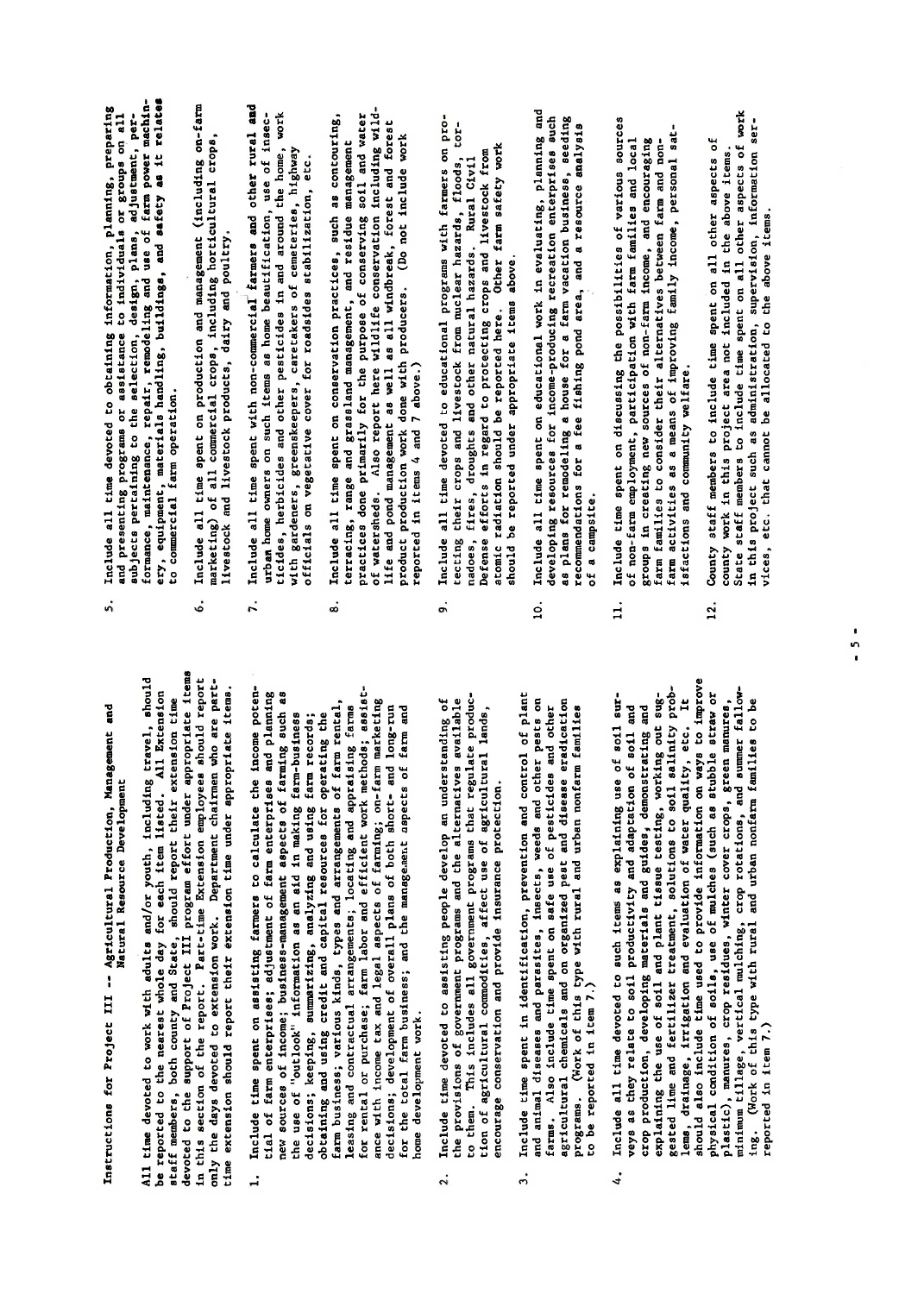|                                                                                                                                                    | with adults<br>Days | and/or youth<br>devoted to work |
|----------------------------------------------------------------------------------------------------------------------------------------------------|---------------------|---------------------------------|
| Helping people make decisions regarding:                                                                                                           | County and          |                                 |
|                                                                                                                                                    | staff<br>area       | State Staff                     |
| market.<br>$\mathfrak{c}$<br>how<br>What, when, where,<br>$\ddot{ }$                                                                               | 2                   |                                 |
| products.<br>storing<br>Grading, packing,<br>$\mathbf{S}$                                                                                          |                     |                                 |
| and use of organizations and facilities for<br>effective buying, processing and marketing.<br>development<br>Understanding,<br>$\ddot{ }$          | $\mathbf{c}$        |                                 |
| processing, marketing and supply firms.<br>Improving efficiency of<br>4.                                                                           |                     |                                 |
| regulations and services.<br>Understanding marketing orders,<br>5.                                                                                 |                     |                                 |
| supply,<br>services and related factors.<br>Purchase of agricultural products at retail considering<br>price, quantity, marketing<br>$\dot{\circ}$ |                     |                                 |
| Maintaining quality of agricultural products throughout<br>marketing.<br>7.                                                                        | ᅿ                   |                                 |
| Other (specify)<br>$\dot{\infty}$                                                                                                                  | H                   |                                 |
| Total man-days                                                                                                                                     | $\mathbf{a}$        |                                 |
|                                                                                                                                                    |                     |                                 |
| $\pmb{\cdot}$<br>O<br>$\frac{1}{2}$                                                                                                                |                     |                                 |
|                                                                                                                                                    |                     |                                 |
|                                                                                                                                                    |                     |                                 |
|                                                                                                                                                    |                     |                                 |

PROJECT IV -- MARKETING AND UTILIZATION OF FARM PRODUCTS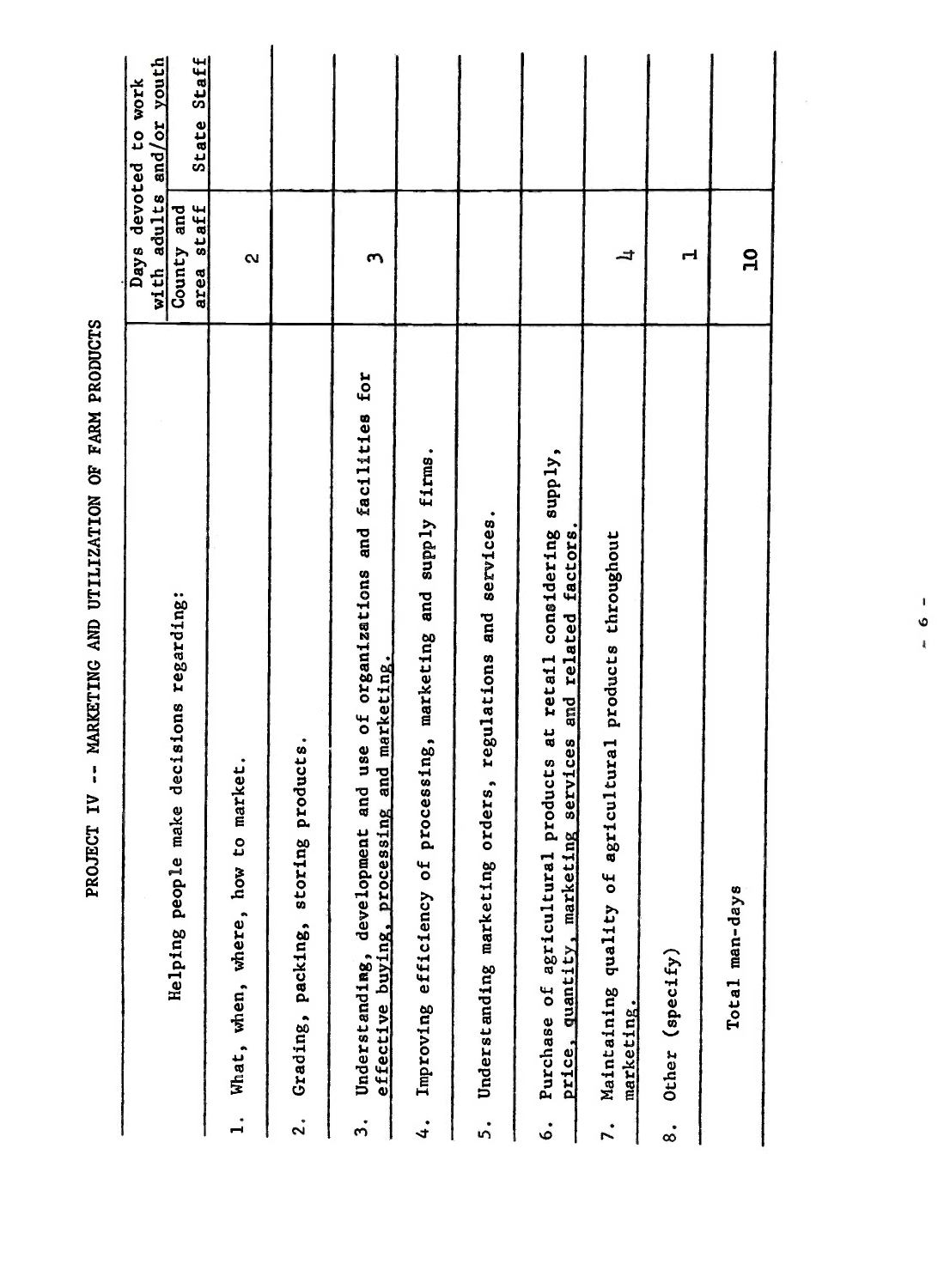Instructions for Project IV -- Marketing and Utilization of Farm Products

All time devoted to work with adults and/or youth, including travel, should be reported to the nearest whole day for each item listed. All Extension staff members, both county and State, should report this section of the report.

 $\mathbf{F}$  -- Marketing and Utilizations for  $\mathbf{F}$  -- Marketing and Utilization of  $\mathbf{F}$  $A$ l time devoted to work with a solution or youth, including travel, should be reported to the nearest  $\frac{1}{2}$  $\mathcal{B}$  day for each item listed. All Extension states  $\mathcal{B}$  members, both county and State, should report and States and States and States and States and States and States and States and States and States and States the support of  $\mathbb{R}^n$  and  $\mathbb{R}^n$  project in  $\mathbb{R}^n$  by independent under appropriate items in  $\mathbb{R}^n$  and  $\mathbb{R}^n$  in  $\mathbb{R}^n$  in  $\mathbb{R}^n$  in  $\mathbb{R}^n$  in  $\mathbb{R}^n$  in  $\mathbb{R}^n$  in  $\mathbb{R}^n$  in  $\math$  $\begin{array}{ccc} 0 & \text{if} & \text{if} & \text{if} & \text{if} & \text{if} & \text{if} & \text{if} & \text{if} & \text{if} & \text{if} & \text{if} & \text{if} & \text{if} & \text{if} & \text{if} & \text{if} & \text{if} & \text{if} & \text{if} & \text{if} & \text{if} & \text{if} & \text{if} & \text{if} & \text{if} & \text{if} & \text{if} & \text{if} & \text{if} & \text{if} & \text{if} & \text{if} & \text{if} & \text{if} & \text{if} &$ Marketing and Utilization includes the services and activities and activities connected with changing the form<br>
activities connected with changing the form of form of the form of the form of the form of the form of the fo  $g_{\text{u}}$  and moving them from producer to consumer. It is incorporated the economic and technical constants the economic and technical constants the economic and technical constants the economic and technical constants o ations in the assembly products, and distribution of a gricultural products, and other agricultural products, <br>Supplies and other products, and of farm supplies and other supplies and other supplies and other supplies and services. It includes such functions as inspection and grading, transportation, 'storage, pricing,  $\begin{array}{ccc} \mathbf{c} & \mathbf{d} & \mathbf{c} & \mathbf{c} \\ \mathbf{c} & \mathbf{d} & \mathbf{c} & \mathbf{c} \\ \mathbf{c} & \mathbf{d} & \mathbf{c} & \mathbf{c} \end{array}$  $\mathbf{H}$  in the performance functions may be performed by various individual farmers, bargaining and handling cooperatives, assemblers, processors, brokers, wholesalers, retailers and consumers. Items <sup>1</sup> through <sup>6</sup> are self-explanatory. Item 7. Include time devoted to such work as the prevention of market diseases of fruits and vegetables during marketing, to the prevention of insect damage to fruits and vegetables, grain and vegetables, gr<br>Second vegetables, grain and vegetables, grain and vegetables, grain and vegetables, grain and vegetables, gra  $\begin{array}{ccc} \bullet & \bullet & \bullet & \bullet \\ \bullet & \bullet & \bullet & \bullet \\ \bullet & \bullet & \bullet & \bullet \end{array}$  for an analyze  $\begin{array}{ccc} \bullet & \bullet & \bullet \\ \bullet & \bullet & \bullet \\ \bullet & \bullet & \bullet \end{array}$ Marketing and Utilization includes the services and activities connected with changing the form of<br>goods and moving them from producer to consumer. It incorporates the economic and technical consider-<br>ations in the assembl  $\ddot{x}$  statem  $\ddot{x}$  and all other aspects of county work in the county work in the county work in the county work in the county work in the county work in the county work in the county work in the county work in the co ject area not included in the above items. State staff members to include time spent on all other  $\begin{array}{ccc} \mathbf{a} & \mathbf{b} & \mathbf{c} \\ \mathbf{c} & \mathbf{c} & \mathbf{c} \\ \mathbf{d} & \mathbf{c} & \mathbf{c} \end{array}$  $\mathbf{p}$  and above items. The above items.

Items 1 through 6 are self-explanatory.

during marketing.

cannot be allocated to the above items.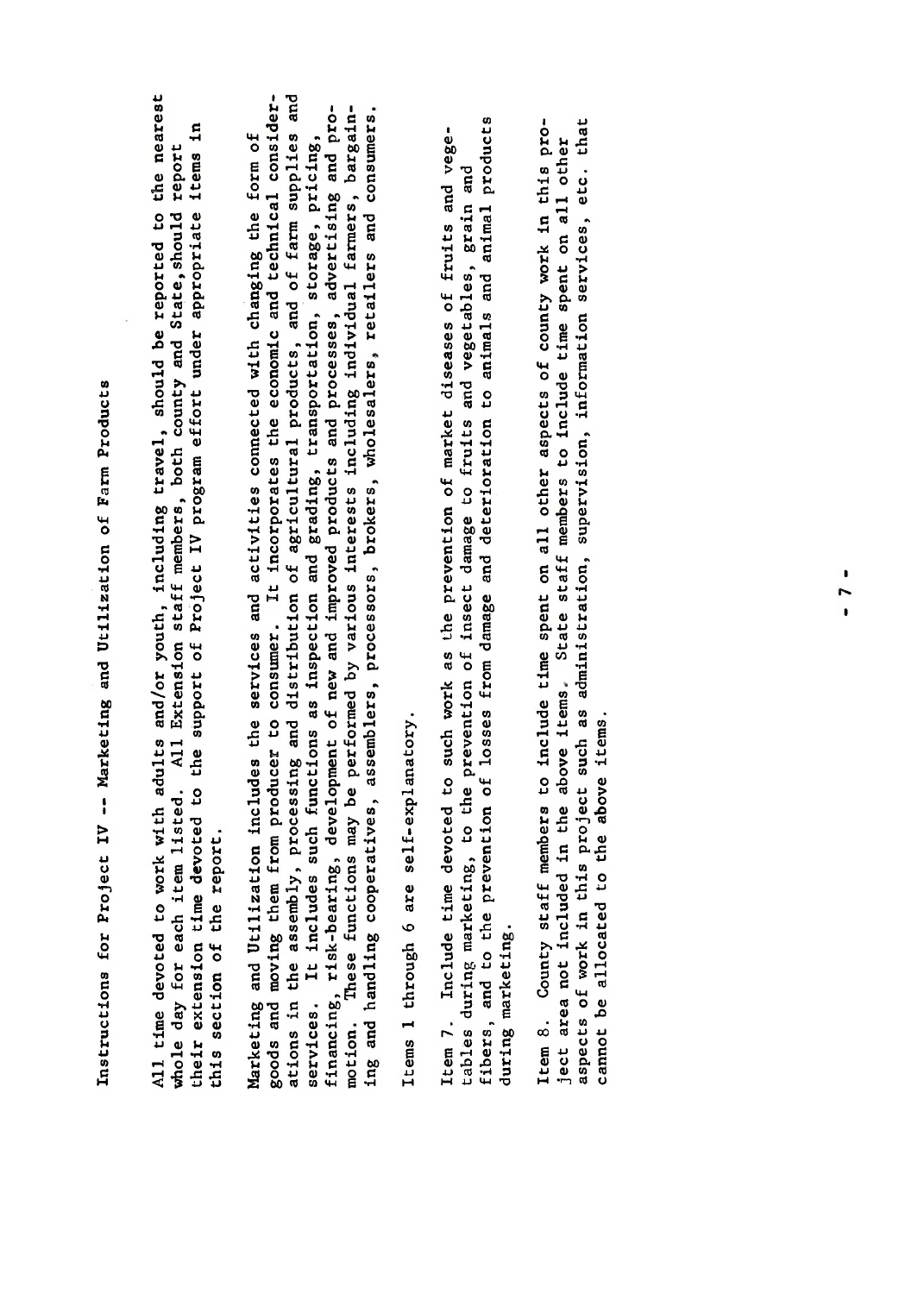|                                               |                                                                                                               | with adults              | and/or youth<br>Days devoted to work |
|-----------------------------------------------|---------------------------------------------------------------------------------------------------------------|--------------------------|--------------------------------------|
|                                               | regarding:<br>Helping people make decisions                                                                   | area staff<br>County and | State staff                          |
| $\ddot{ }$                                    | Foods and nutrition.                                                                                          | 22                       |                                      |
| $\ddot{2}$ .                                  | Clothing and textiles.                                                                                        | 22                       |                                      |
| Housing,<br>$\ddot{ }$                        | equipment.<br>including household                                                                             | 7                        |                                      |
| $\ddot{4}$                                    | household furnishings.<br>Selection, care and use of                                                          | $\overline{a}$           |                                      |
| 5.                                            | evelopment.<br>᠊ᢦ<br>Human relations and child                                                                | ᅿ                        |                                      |
| centered business.<br>Home industry<br>.<br>ف | establishment of production, sales or family-<br>$\frac{1}{4}$                                                |                          |                                      |
| $\vec{r}$ .                                   | and<br>economics, management<br>efficient use of time, money and energy).<br>Home management (includes family | S                        |                                      |
| Civil defense<br>$\dot{\infty}$               | "- "Family Preparedness."                                                                                     | S                        |                                      |
| o.                                            | safety.<br>Health and physical fitness,                                                                       | 7                        |                                      |
| Other (identify).<br>$\overline{10}$ .        |                                                                                                               | <u>ଘ</u>                 |                                      |
|                                               | Total man days                                                                                                | 131                      |                                      |
|                                               | $\pmb{\mathfrak{t}}$<br>œ<br>$\mathbf{I}$                                                                     |                          |                                      |
|                                               |                                                                                                               |                          |                                      |
|                                               |                                                                                                               |                          |                                      |

PROJECT V -- HOME ECONOMICS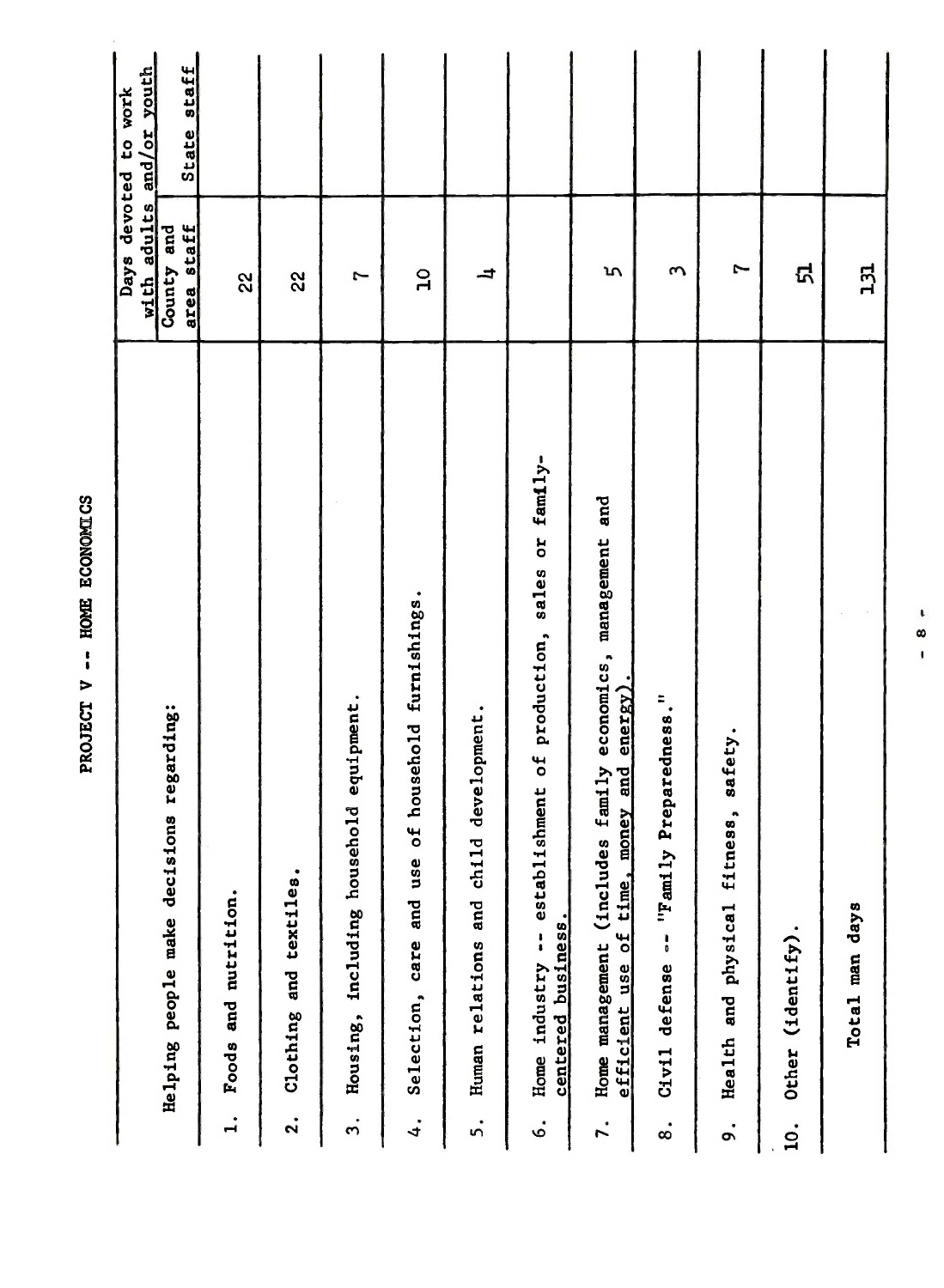Instructions for Project V -- Home Economics

appropriate items in this section of the report.

economics under the appropriate items enumerated.

- child development and parent education; personality development, etc., personality development, etc., personal<br>In the contraction; personality development, etc., personality development, etc., personality development, etc All time devoted to work with adults and/or youth, including travel,<br>should be reported to the maerest whole day for each item listed. All<br>Extension staff members, both county and State, should report their<br>extension staff 1, Include time spent on selection in the produced time spent on setting in the produced standard in the produc<br>In the produced, setting in connection with enterprise, record-keeping in connection with the produced state o control, diets for special needs.  $\ddot{ }$ 
	- education.  $\overline{2}$ .
- hold equipment.  $\ddot{3}$
- use of accessories; color schemes and wall finishes; and floor finishes.  $\ddot{ }$
- Include all time spent on human relations and development, such as<br>child development and parent education; personality development, etc. 5.
- ards, locating markets, record-keeping in connection with enterprise, Include time spent on selecting items to be produced, setting standteaching needed skills, etc. .,
- Instructions for Property of Property and Property of Property and Property and Property and Property and Prop<br>International Property and Property and Property and Property and Property and Property and Property and Prope<br> Include time spent on management education about the use of the All time devoted to work with adults and/or youth, including travel, showld be reported to the report of the contract whole day is a listed of the contract who has a list of the c<br>Medicinal interest whole day is a listed of the contract who has a listed of the contract who has a listed of Extension state members and State members and State county and State of the State of the State of the State of<br>State of the State of the State of the State of the State of the State of the State of the State of the State extension time devoted to the support of project v project v project v project v project v project v project v<br>Displayed to the support under the support under the support under the support of the support of the support o appropriate items in the report of the report of the report of the report of the report of the report. It is a<br>This section of the report of the report of the report of the report of the report of the report of the report Pensumer education work is an integral part of the season of the season of the season of the season of the seas<br>The season of the season of the season of the season of the season of the season of the season of the season o  $\frac{1}{2}$  is the function and is to be reported and in  $\frac{1}{2}$  is to be reported as  $\frac{1}{2}$  in  $\frac{1}{2}$  in  $\frac{1}{2}$  in  $\frac{1}{2}$  in  $\frac{1}{2}$  in  $\frac{1}{2}$  in  $\frac{1}{2}$  in  $\frac{1}{2}$  in  $\frac{1}{2}$  in  $\frac{1}{2}$  in  $\frac{1$ economics und appropriate in the appropriate in the appropriate in the appropriate in the appropriate in the s<br>Second approximate in the approximation in the approximation of the second in the second in the second in the  $\frac{1}{2}$   $\frac{1}{2}$   $\frac{1}{2}$   $\frac{1}{2}$   $\frac{1}{2}$   $\frac{1}{2}$   $\frac{1}{2}$   $\frac{1}{2}$   $\frac{1}{2}$   $\frac{1}{2}$   $\frac{1}{2}$   $\frac{1}{2}$   $\frac{1}{2}$   $\frac{1}{2}$   $\frac{1}{2}$   $\frac{1}{2}$   $\frac{1}{2}$   $\frac{1}{2}$   $\frac{1}{2}$   $\frac{1}{2}$   $\frac{1}{2}$   $\frac{1}{2}$   $\frac{1}{2}$ utritional needs, and for family, and for family, and for  $\frac{1}{2}$  $\frac{1}{2}$  and touring business; and to the foods of any preparation of  $\frac{1}{2}$  of  $\frac{1}{2}$  of  $\frac{1}{2}$  of  $\frac{1}{2}$  of  $\frac{1}{2}$  of  $\frac{1}{2}$  of  $\frac{1}{2}$  of  $\frac{1}{2}$  of  $\frac{1}{2}$  of  $\frac{1}{2}$  of  $\frac{1}{2}$  of  $\frac{1}{2$  $\frac{1}{2}$  the spent of  $\frac{1}{2}$  is the spent of  $\frac{1}{2}$  and use of  $\frac{1}{2}$  and use of  $\frac{1}{2}$  and use of  $\frac{1}{2}$  and use of  $\frac{1}{2}$  and use of  $\frac{1}{2}$  and use of  $\frac{1}{2}$  and use of  $\frac{1}{2}$  and use of  $\frac{$ forms of forms of forms of forms of forms of forms of forms of forms of forms of forms of the forms of forms o<br>Executive conservation, cannon cannon cannon cannon cannon cannon cannon cannon cannon cannon cannon cannon ca<br> end bring, bring, selection and storage of fruits and root vegetables, selection and root vegetables, and root<br>Bring, selection and root vegetables, selection and root vegetables, selection and root vegetables, and root v Jegoring of meats, pickles; pickles; pickles; education on pickles; education on pickles; education on pickles basic nutrition with the parallel of the parallel of the use of the use of the use of the used to the used to <br>Basic parallel to the use of the used to the used to the used to the used to the used to the used to the used personaliste and developed interest in good number in good number in good number in good number in such such s<br>Personaliste and developed in good number in good number in sube child feed food for the age for the age for the age of the age of the age of the age of the age of the age o<br>Between the age of the age of the age of the age of the age of the age of the age of the age of the age of the control, die te special needs.<br>Special needs for special needs 2. Include time spent on selection of clothin de special laundering and special laundering problems), also problems in the special launder of the special  $s = \frac{1}{2}$ . And use of the planning for all family for all family  $s = \frac{1}{2}$  and  $s = \frac{1}{2}$  and  $s = \frac{1}{2}$  and  $s = \frac{1}{2}$  and  $s = \frac{1}{2}$  and  $s = \frac{1}{2}$  and  $s = \frac{1}{2}$  and  $s = \frac{1}{2}$  and  $s = \frac{1}{2}$  and  $s = \frac{1}{2}$ members, groots, groots, color, etc., color, etc., control of insects to prevent damage of insects to prevent to clothing; arrangement of several center, selection, use and care center, and care care care care care care c of sewing and pressing and pressing equipment, as well as a construction of the construction of the constructio education. a baas and spent on selection on selection on the spent of the spent of the spent of the spent of the spent of and constructing storage space, planning community kitchens, house- $\mathbf{r}$

 $\ddot{\varepsilon}$ :

- 
- 

 $4.1$  Include time spent on selection, use, construction, care, repairs  $\alpha$ and reconditioning of home furnishings; furniture arrangement and  $u$ se of accessories; color schem $s$  and wall finishes; and floor schemes; and floor schemes; and floor schemes; and floor schemes; and floor schemes; and floor schemes; and floor schemes; and floor schemes; and floor sch

 $5.5.$  Include all time spent on human relations and development, such as  $\sim$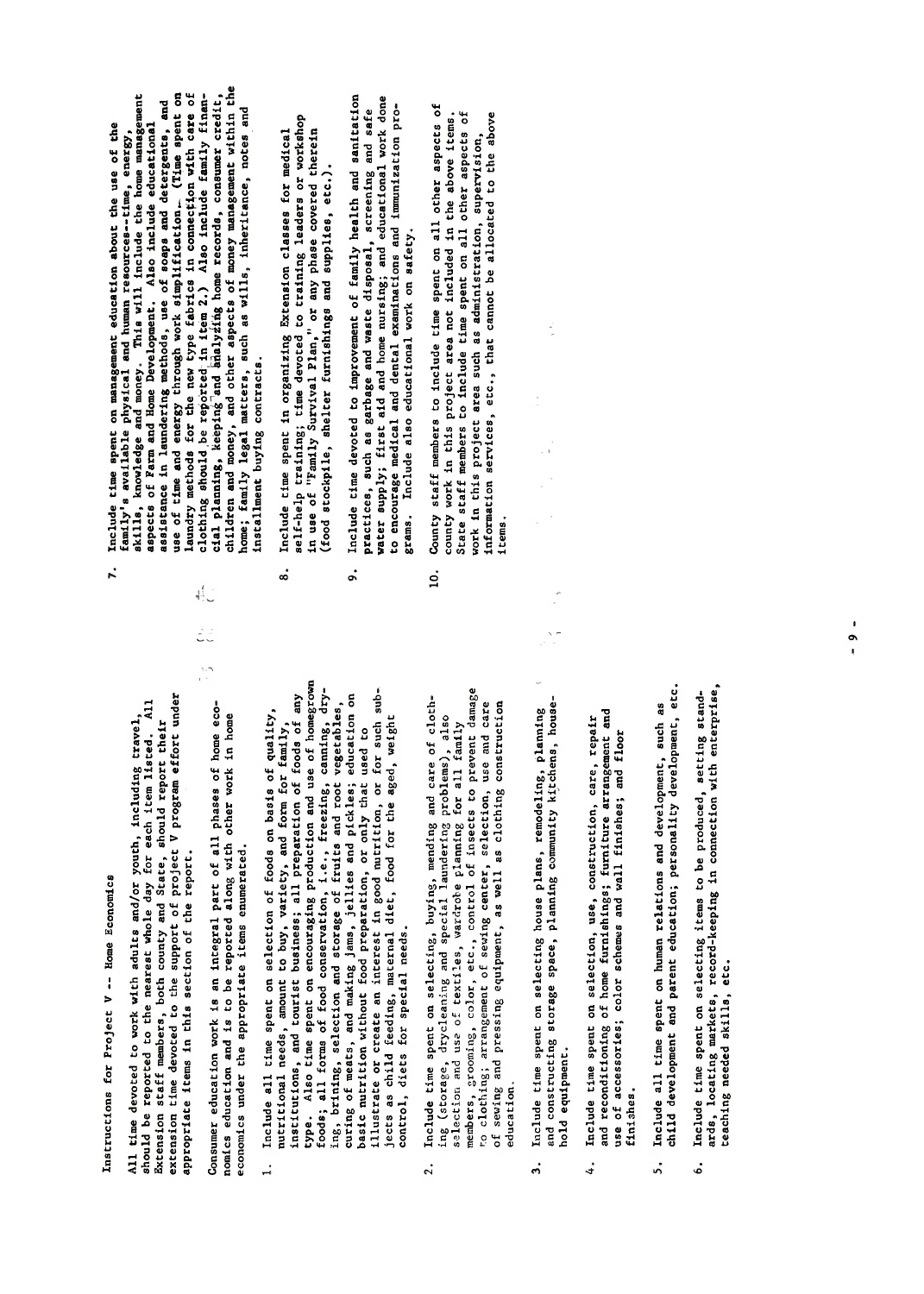PROJECT VI -- 4-H - YOUTH DEVELOPMENT

|    |             | Clubs and groups:                                      |     |             |          |                    | JU.          |     |
|----|-------------|--------------------------------------------------------|-----|-------------|----------|--------------------|--------------|-----|
| 1. | а.          | Number of 4-H Clubs                                    |     |             |          |                    | 42           |     |
|    | Ъ.          | Number of 4-H special interest groups                  |     |             |          |                    | 10           |     |
|    | $c_{\star}$ | Number of youth groups not 4-H                         |     |             |          |                    |              | 4   |
| 2. |             | 4-H members by age groups:                             |     |             |          |                    |              |     |
|    |             | 9 years of age                                         | 37  |             |          | 15 years of age    | 39           |     |
|    |             | 10 years of age                                        | 46  |             |          | 16 years of age    | 17           |     |
|    |             | 11 years of age                                        | 66  |             |          | 17 years of age    | 15           |     |
|    |             | 12 years of age                                        | 79  |             |          | 18 years of age    | 16           |     |
|    |             | 13 years of age                                        | 55  |             |          | 19 years of age    | 6            |     |
|    |             | 14 years of age                                        | 54  |             |          |                    | 430          |     |
| 3. |             | 4-H members by years in club work:                     |     |             |          |                    |              |     |
|    |             | 1st year                                               | 128 |             | 4th year |                    | 35           |     |
|    |             | 2nd year                                               | 125 |             | 5th year |                    | 33           |     |
|    |             |                                                        | 83  |             |          |                    | 27           |     |
|    |             | 3rd year                                               |     |             |          | 6th year and above | 430          |     |
| 4. | Farm        | 4-H members enrolled by place of residence:            | 154 |             |          |                    | 0            |     |
|    |             |                                                        |     |             | Urban    |                    | 0            |     |
|    |             | Rural non-farm                                         | 276 |             |          | Suburban           | 430          |     |
| 5. |             | Different:                                             |     |             |          |                    |              |     |
|    | а.          | 4-H members enrolled                                   |     | Boys        | 203      | Girls $227$        | <b>Total</b> | 430 |
|    | Ъ.          | Youth worked with<br>not enrolled in 4-H               |     | Boys        | 100      | Girls $100$        | Total        | 200 |
|    | c.          | Older youth worked<br>with (18 and over)<br>not in 4-H |     | <b>Boys</b> | 50       | Girls              | <b>Total</b> | 50  |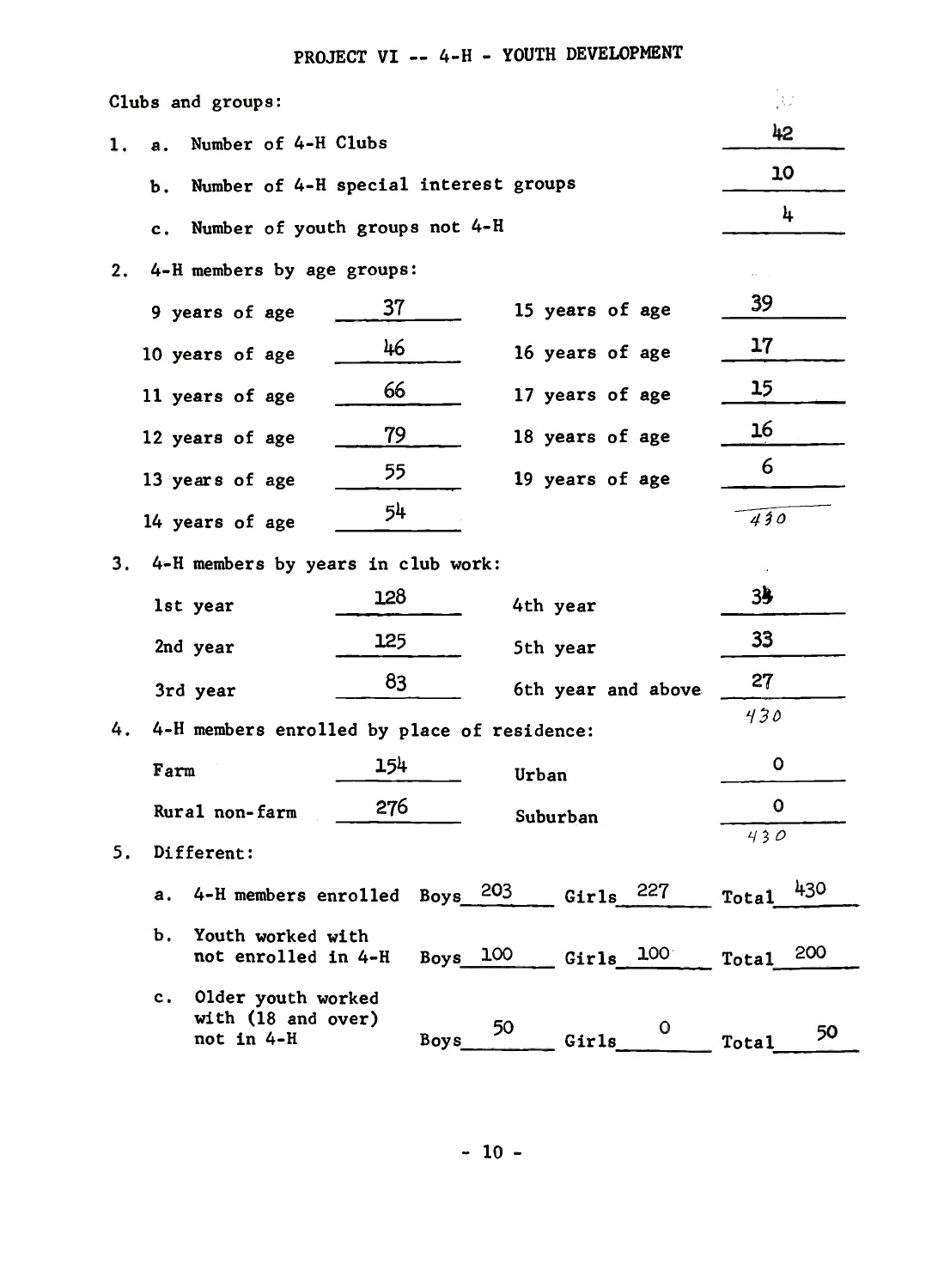6. Number of 4-H members receiving training through organized projects and activities. (A member may be enrolled in more than one project<br>or activity under each of the following groups and should be counted each time.)  $\mathbb{C}$  $\sum_{i=1}^n \frac{1}{i} \sum_{i=1}^n \frac{1}{i} \sum_{i=1}^n \frac{1}{i} \sum_{i=1}^n \frac{1}{i} \sum_{i=1}^n \frac{1}{i} \sum_{i=1}^n \frac{1}{i} \sum_{i=1}^n \frac{1}{i} \sum_{i=1}^n \frac{1}{i} \sum_{i=1}^n \frac{1}{i} \sum_{i=1}^n \frac{1}{i} \sum_{i=1}^n \frac{1}{i} \sum_{i=1}^n \frac{1}{i} \sum_{i=1}^n \frac{1}{i} \sum_{i=1}^n \frac{$ 

|                |                                                                      | Boys                     | Girls           |
|----------------|----------------------------------------------------------------------|--------------------------|-----------------|
|                | $\Gamma$<br>$\cdot$ $\cdot$                                          |                          |                 |
| а.             | *Automotive.                                                         |                          |                 |
| Ъ.             | *Beef.                                                               | 7                        | 5               |
| c.             | *Conservation program total.                                         |                          |                 |
|                | (Forestry).                                                          |                          |                 |
|                | $(Grass1ands)$ .                                                     |                          |                 |
|                | $(soil$ and water).                                                  |                          |                 |
|                | $\mathcal{C}(\text{Willdlife}) \geq \cdots \cdots \cdots$            |                          |                 |
| d.             | *Dairy                                                               |                          |                 |
| е.             | *Dog care and training                                               |                          |                 |
| f.             | *Electric.                                                           | $\overline{29}$          |                 |
| g.             | $*$ Entomology.                                                      | $\overline{12}$          | ı               |
| h.             | Farm management                                                      |                          |                 |
| i.             | *Field Crops (Agronomy-soils-crops).                                 |                          |                 |
| $\mathbf{i}$ . | Flower gardening.                                                    |                          |                 |
| k.             | *Home grounds beautification                                         |                          |                 |
| 1.             | Horses and ponies                                                    | 48                       | 49              |
| m.             | Horticulture (fruits-vegetables)                                     |                          |                 |
| n.             | Marketing (town and country                                          |                          |                 |
|                | business, etc.).                                                     |                          |                 |
| о.             | Plant pathology                                                      |                          | ı.              |
| p.             | *Poultry (Inc. turkeys, geese,                                       |                          |                 |
|                | pigeons, etc.)                                                       | 10                       |                 |
| q.             | Rabbits                                                              |                          | I               |
| r.             | Sheep.                                                               |                          |                 |
| $s$ .          | Small motors.                                                        |                          |                 |
| t.             | *Swine                                                               | ìī.                      |                 |
| u.             | *Tractor                                                             | 42                       |                 |
| v.             | Woodworking and other shop work                                      |                          |                 |
| w.             | *Clothing.                                                           |                          | $\overline{52}$ |
| x.             | Family life education                                                | $\overline{\phantom{a}}$ |                 |
| у.             | Foods and nutrition total $\cdots$ .                                 |                          | 102             |
| z.             | * "<br><b>TELEVISION</b><br>$11 -$<br>(bread-cereal)                 |                          |                 |
| aa .           | 11<br>$\mathbf{H}$<br>$\mathbf{11}$<br>$\star$<br>(canning-freezing) |                          |                 |
| bb.            | $H = 100$<br>$\mathbf{11}$<br>$\mathbf{r}$<br>(dairy foods).         |                          |                 |
| cc.            | Home improvement and furnishings.                                    |                          |                 |
| dd.            | Home management $\mathbb{S}^1$                                       |                          |                 |
| ee.            | Personal development. $\hat{a}$                                      | the control of the con-  |                 |
| ff.            | Career exploration.                                                  |                          |                 |
| gg.            | Community service                                                    |                          | 49              |
| hh.            | Crafts.                                                              |                          | ננ              |
| ii.            | Emergency preparedness.                                              |                          |                 |

 $-11 -$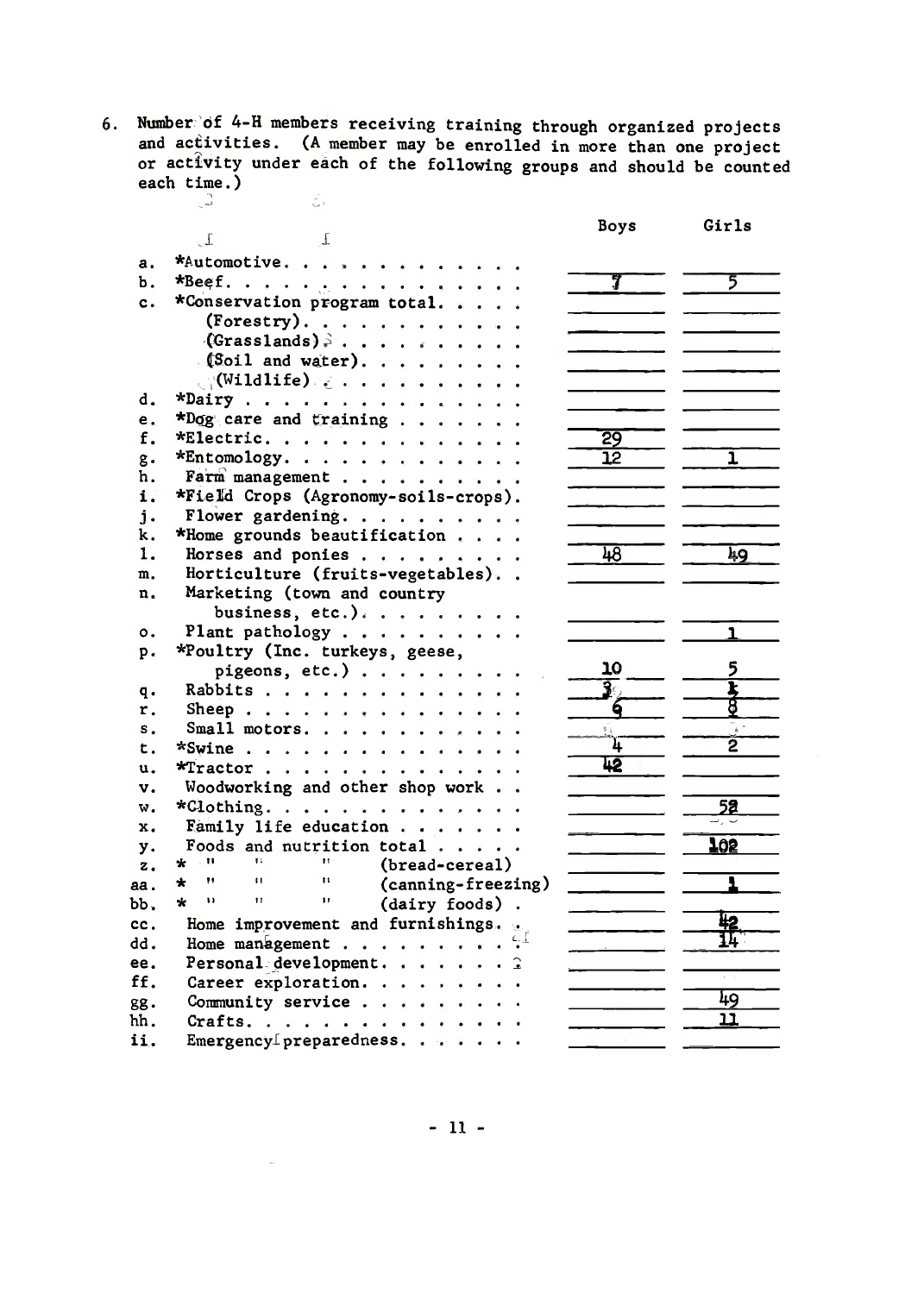| jj. | *Health - physical fitness.                                   | 36                                         | 22                         |
|-----|---------------------------------------------------------------|--------------------------------------------|----------------------------|
| kk. | *Photography.                                                 | 6                                          | $\overline{2}$             |
| 11. | *Public speaking.                                             | 38                                         | $\overline{22}$            |
| mm. | *Recreation                                                   | <u>կկ</u>                                  | 48                         |
| nn. | $\star$ Safety                                                | 43                                         | 29                         |
| oo. | *Special citizenship and public                               |                                            |                            |
|     | affairs education.                                            | 15                                         | 15                         |
| pp. | Special science not listed                                    |                                            |                            |
| qq. | Demonstrations                                                | 出<br>32                                    | <u>74</u><br>87            |
| rr. | Judging.                                                      |                                            |                            |
| SS. | *Dress revues - local, county                                 |                                            | ਲ                          |
| tt. | $4-H$ camps.                                                  | $\overline{20}$                            | $\overline{28}$            |
| uu. | Other - list                                                  | 73                                         | <u> 118</u>                |
| vv. | Ħ.<br>$^{\prime}$<br>.                                        | 38                                         | 75.                        |
| ww. | Total enrollment in projects and                              |                                            |                            |
|     | activities                                                    | 550                                        | 870                        |
|     |                                                               |                                            |                            |
| 7.  | Number of different boys and girls in:                        |                                            |                            |
|     | An agricultural project.                                      |                                            | 207                        |
|     | A home economics project                                      |                                            | 196                        |
|     | Projects other than agriculture and home ec.                  |                                            | 27                         |
| 9.  | Girls 0<br>Boys<br>Leadership development                     | Total                                      |                            |
|     |                                                               |                                            |                            |
|     |                                                               |                                            |                            |
|     | Number of leaders:<br>ÜE                                      | Men                                        | Women                      |
|     | Ë                                                             | ı                                          | 3                          |
|     | a. Organizational leaders.                                    | वृ                                         |                            |
|     | b.p Project or subject matter leaders<br>$\mathbf{c}$ .       | $\overline{O}$                             | 34<br>$\circ$              |
|     | County project chairmen<br>d S                                |                                            |                            |
|     | Other adult leaders, i.e., activity                           | O                                          | $\boldsymbol{\mathcal{J}}$ |
|     | leaders, resource leaders<br>Number on councils - local<br>e. |                                            |                            |
|     | sponsoring committees<br>SC                                   | O                                          | $\mathbf{o}$               |
|     | Total different adult leaders                                 | 9                                          |                            |
|     | ge Leaders of other youth organiza-                           |                                            | 43                         |
|     | tions assisted.                                               | 4                                          | O                          |
|     | h. Number of adult leaders:                                   |                                            |                            |
|     | υļ<br>$1st$ $yr$ .<br>4th yr                                  |                                            |                            |
|     | #f<br>2nd $yr$<br>5th yr                                      |                                            |                            |
|     | 3rd $yr$ 2                                                    | Over 5 yrs. $\overline{\phantom{0}}$<br>12 |                            |
| i.  | Junior 4-H Club leaders:                                      |                                            |                            |
|     | ΠT<br>3<br>11<br>Girls<br>Boys                                | 14<br>Total                                |                            |
|     |                                                               |                                            |                            |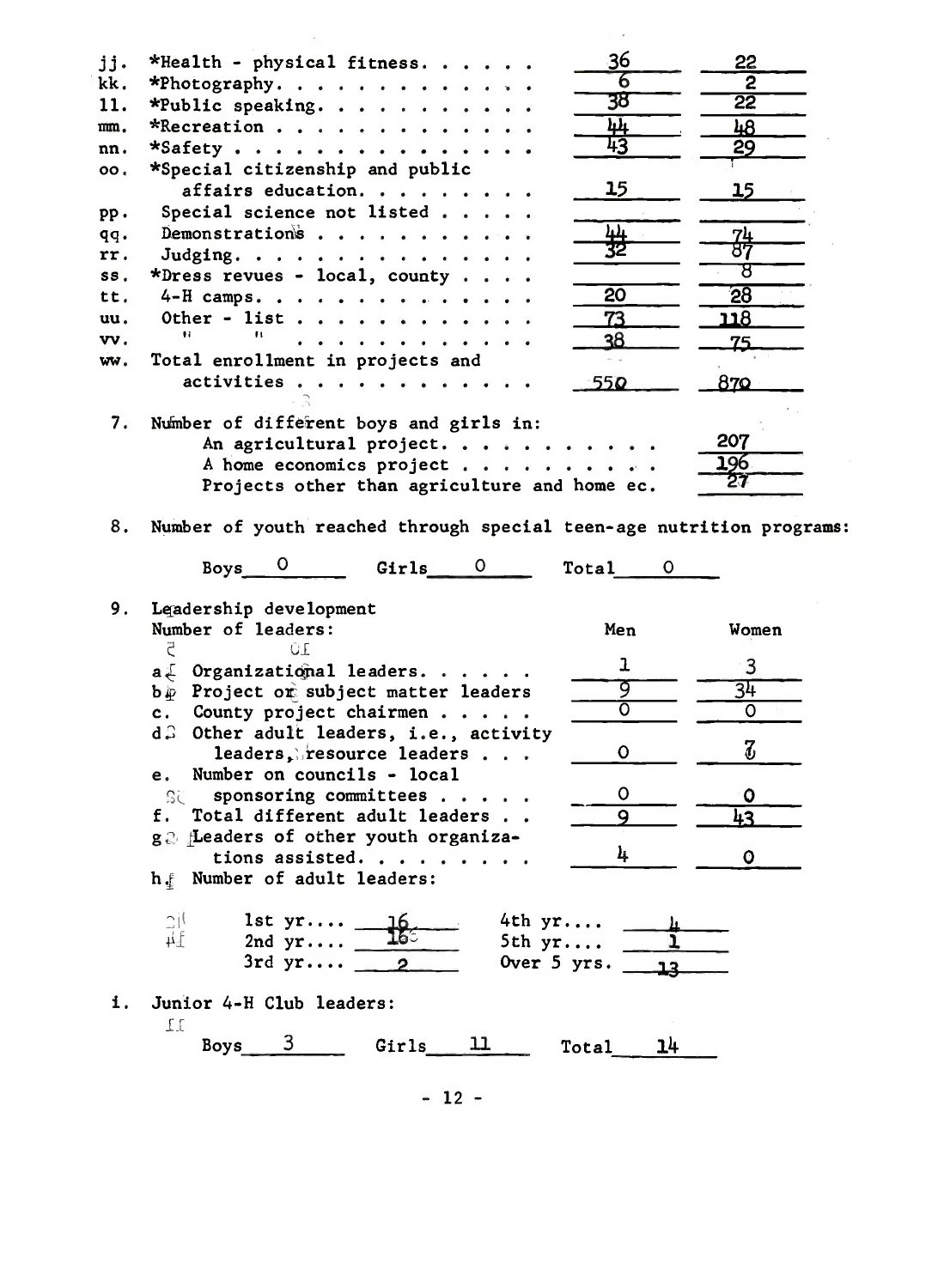Instructions for Project VI -- 4-H Youth Development

- throughout all or a large part of the year.  $\ddot{a}$ .
- number of 4-H special interest groups in the county not as in a shorter period of time. **The** .<br>م
- The number of groups worked with, special interest or clubs but  $\ddot{\circ}$
- under, ten years old, etc. 2.
- Self-explanatory.  $\ddot{ }$

4.

- 6. Report the number of 4-H members, boys and girls, receiving training through organized extension programs and identified with projects and/or activities. Experience has shown that an activity in Income from farm produce."  $Farm$ :</u>
	- $2,500$  or less and not farm as defined above.
- $(100,000$  or more).
- areas of the larger cities (100,000 or more).
- No explanation needed. Sa.
- but who were not counted as 4-H Club members. .<br>م
- Report the number worked with out of 4-H and 18 years of age and over but single. ..
- $1.6$  Report that are enrolled in the  $4-1.6$  $J_{\rm L}$ eadership Project or giving special help to  $J_{\rm L}$ members in an organized way. .,

one county may have much greater educational impact than a project<br>in another. Report the number who received training in the areas<br>listed, Several areas are listed to get information for national<br>awards programs. They are

- 
- throughout a large part of the year.<br>Throughout a large part of the year.<br>The year of the year of the year.  $\ddot{x}$  a shorter period of  $\ddot{x}$ . under, ten e frug *a*fge ge,  $\frac{1}{2}$  ,  $\frac{1}{2}$  ,  $\frac{1}{2}$  ,  $\frac{1}{2}$  ,  $\frac{1}{2}$  ,  $\frac{1}{2}$
- b. Report the number of different individuals of 4-H age worked with
- 
- la o The number of different 4-H  $\alpha$  in the county is to be reported to be reported to be reported to be reported to be reported to be reported to be reported to be reported to be reported to be reported to be reported t under the state in the field group of  $\mathbb{R}^2$  is an organized group of  $\mathbb{R}^2$ girls with one and a planned program which is carried on a planned program which is carried on a planned only <br>In a planned on a planned on a planned on a planned on a planned only a planned on a planned on a planned on a  $\tilde{\mathbf{a}}$ . The number of  $\tilde{\mathbf{a}}$  interest groups interest groups in the county of  $\tilde{\mathbf{a}}$  $h$ ighly organized as the clubs listed as the clubs listed as  $\frac{1}{2}$  may have only  $\frac{1}{2}$  may have only  $\frac{1}{2}$  may have only  $\frac{1}{2}$  may have only  $\frac{1}{2}$  may have only  $\frac{1}{2}$  may have  $\frac{1}{2}$  may have  $\overline{a}$  or  $\overline{a}$  and  $\overline{a}$  are a series of meeting usually concentrated usually concentrated usually concentrated usually concentrated usually concentrated usually concentrated usually  $\overline{a}$ c. The number of groups with the number of groups with the special interest of clubs but interest or clubs but<br>Although the special interest of clubs but in the special interest of the special interest of the special inte not label 4-H groups. They might be Scout groups, FFA and FHA and FHA and FHA and FHA and FHA and FHA and FHA chapters, Boys' Clubs, Junior Achievement groups, Junior Achievement groups, 1980, 2002, etc., 2003, 1980, 200 2. In the appropriate blank report all enrollees nine years old and  $\frac{1}{2}$   $\frac{1}{2}$   $\frac{1}{2}$   $\frac{1}{2}$   $\frac{1}{2}$   $\frac{1}{2}$   $\frac{1}{2}$   $\frac{1}{2}$   $\frac{1}{2}$   $\frac{1}{2}$   $\frac{1}{2}$   $\frac{1}{2}$   $\frac{1}{2}$   $\frac{1}{2}$   $\frac{1}{2}$   $\frac{1}{2}$   $\frac{1}{2}$   $\frac{1}{2}$   $\frac{1}{2}$   $\frac{1}{2}$   $\frac{1}{2}$   $\frac{1}{2}$  U.S. Census definitions definitions and ten acres than the farm in the second ten acres to the second ten acre<br>It is a farmer of the farmer in the second ten acres to the second ten acres to the second ten acres to the se of 1986 over 1986 prodestand but has over 1986 produced the sale of farmer produced the sale of farm produced ucts or if it is more than that is more than that is a set of that is a set of that is a set of than the set o<br>I show that is a set of the set of the set of the set of the set of the set of the set of the set of the set o Rural non-farming in the parameter of the farming in the farming in the farming of the farming in the second s 2,500 or less and not farmer and not farmer and not farmer and above. It is a solid above the second above. It<br>Basis and above the second above. It is a consequent above the second above. It is a consequence of the second Urban: Report of 4-H members living in concentrations in concentrations in concentrations of the Urban of the <br>Urban: Parties of the concentrations of the concentrations of the concentrations of the concentrations of the over 2,500 people but not in substitute but not in substitute but not in substitute of larger control to a lar<br>In substitute of larger control to a larger control of larger control to a larger control to a larger control Suburban: Report number of 4-H members who in the subset of 4-H members who in the subset of 4-H members who i<br>Suburban: Report of 4-H members who in the subset of 4-H members who in the subset of 4-H members who in the s areas of the larger cities (100,000 or more).<br>In the larger contract contract of the larger or more of the larger or more of the larger or more of the large
	-
- 
- 
- Report the number of adult volunteer leaders of other non-extension youth serving groups or organizations such as Scouts, Boys' Clubs,<br>Girls' Clubs, Bluebirds, Campfire Girls, Junior Achievement, etc.<br>These may have participated in regular-extension leader training sessions or you may have had special sessions for them. ġ.
- Report the number by years served as leaders that are reported in
- awards programs. �ey are marked with an asterisk (\*).  $\frac{1}{2}$  different boys and girls by type of projects by type of projects by type of projects by type of projects by type of projects by type of projects by type of projects by type of projects by type of projects by typ Report the number of boys and girls that are enrolled in the 4-H<br>Junior Leadership Project or giving special help to younger 4-H  $\begin{array}{ccc} \texttt{p.} & \texttt{p.} \\ \texttt{p.} & \texttt{p.} \end{array}$  $\Xi$  than the regular foods and nutries $\Xi$  $t_{\rm e}$ en-age nutrition conferences, camps $\sim$  $\Xi$  courses, etc...  $\mathbf{P}_{\mathbf{e}}$  and  $\mathbf{P}_{\mathbf{e}}$  with  $\mathbf{P}_{\mathbf{e}}$  $\frac{d}{dt}$  and who has a  $\frac{d}{dt}$ for organizing, planning and conducting the local 4-H Club.  $\mathbf{H}$  and  $\mathbf{H}$  and  $\mathbf{H}$  and  $\mathbf{H}$  are contributed with  $\mathbf{H}$  members  $\mathbf{H}$  members  $\mathbf{H}$  members  $\mathbf{H}$  and  $\mathbf{H}$  members  $\mathbf{H}$  and  $\mathbf{H}$  members  $\mathbf{H}$  and  $\mathbf{H}$  members  $\mathbf{H}$  an  $\Xi$  and  $\Xi$  $\frac{1}{3}$  $\mathcal{L}$  and adults who assume county of a wide responsibility of a wide responsibility of an interpretational  $\mathcal{L}$ ity for planning and teaching the project subject subject subject subject subject subject  $\mathbf{u}$  $\frac{1}{2}$  $\frac{a}{b}$  with  $\frac{a}{b}$  $\sum_{i=1}^{\infty}$  $\mathcal{L}$  report the number of other adults considered as leaders not fitting  $\mathcal{L}$  $\mathbf{a}$  of the above descriptions.  $\mathbb{R}^n$ e. Report the number of adults on  $4$  $\begin{array}{ccc} \nabla & \mathbf{c} & \mathbf{c} & \mathbf{c} & \mathbf{c} & \mathbf{c} & \mathbf{c} & \mathbf{c} & \mathbf{c} & \mathbf{c} & \mathbf{c} & \mathbf{c} & \mathbf{c} & \mathbf{c} & \mathbf{c} & \mathbf{c} & \mathbf{c} & \mathbf{c} & \mathbf{c} & \mathbf{c} & \mathbf{c} & \mathbf{c} & \mathbf{c} & \mathbf{c} & \mathbf{c} & \mathbf{c} & \mathbf{c} & \mathbf{c} & \mathbf{c} & \mathbf{c} & \mathbf{c$  $\mathbf{g}_{\mathbf{a}}$  and  $\mathbf{g}_{\mathbf{a}}$  with  $\mathbf{g}_{\mathbf{a}}$ youth.  $\begin{bmatrix} 1 & 0 & 0 \\ 0 & 0 & 0 \\ 0 & 0 & 0 \\ 0 & 0 & 0 \\ 0 & 0 & 0 \\ 0 & 0 & 0 \\ 0 & 0 & 0 \\ 0 & 0 & 0 \\ 0 & 0 & 0 \\ 0 & 0 & 0 \\ 0 & 0 & 0 \\ 0 & 0 & 0 \\ 0 & 0 & 0 \\ 0 & 0 & 0 \\ 0 & 0 & 0 \\ 0 & 0 & 0 \\ 0 & 0 & 0 & 0 \\ 0 & 0 & 0 & 0 \\ 0 & 0 & 0 & 0 \\ 0 & 0 & 0 & 0 \\ 0 & 0 & 0 & 0 & 0 \\ 0 & 0 &$  $\overline{\mathbf{z}}$  is a leader in more than one line of work.  $\mathbf{r}$  report the number of adult volume of other number of other non-extension of other non-extension of other non-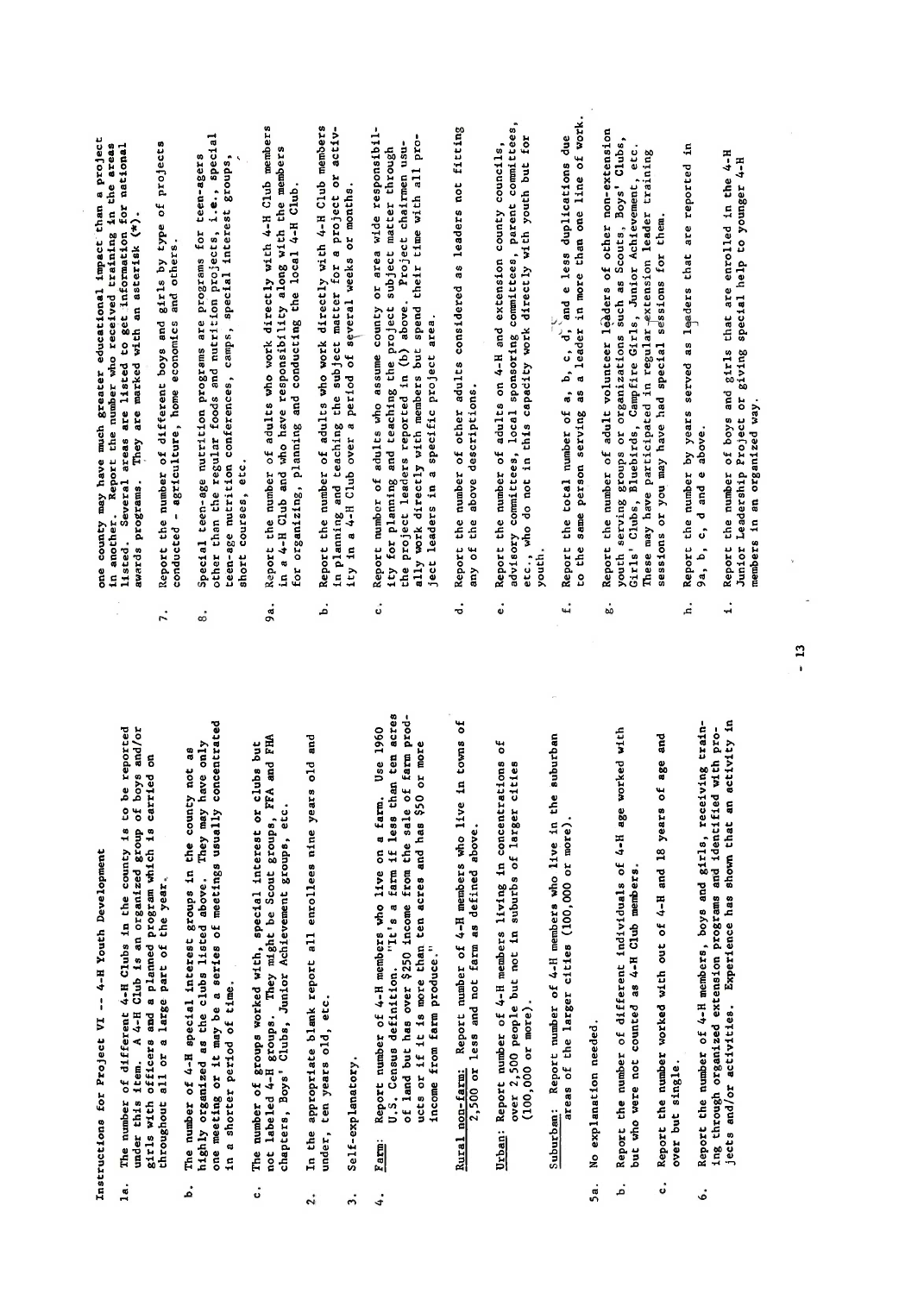| -- RESOURCE DEVELOPMENT AND PUBLIC AFFAIRS                                                                                                                                                                                                                                                                                                                                         |                                                                |                     |
|------------------------------------------------------------------------------------------------------------------------------------------------------------------------------------------------------------------------------------------------------------------------------------------------------------------------------------------------------------------------------------|----------------------------------------------------------------|---------------------|
| decisions regarding:<br>Helping people make                                                                                                                                                                                                                                                                                                                                        | <u>doue</u><br>devoted<br>County and<br>adults<br>Days<br>with | or youth<br>to work |
| both economic and<br>organizations,<br>(Include<br>ith resource development<br>agencies and other development groups.<br>human resource development.<br>З<br>Organizing and working<br>$\mathbf{L}^*$                                                                                                                                                                              | area staff<br>ᅥ                                                | State staff         |
| and local government groups on resource<br>development and public affairs.<br>Work with State, county<br>ြ.                                                                                                                                                                                                                                                                        | ᆏ                                                              |                     |
| of resource development and public affairs<br>and<br>other resource development<br>and in<br>Planning and development of r<br>material for use with groups<br>public affairs programs.<br>$\cdot$                                                                                                                                                                                  | S                                                              |                     |
| Other (specify). leadership development-other than 4-H<br>$\ddot{ }$                                                                                                                                                                                                                                                                                                               | လ္လ                                                            |                     |
| Total man days                                                                                                                                                                                                                                                                                                                                                                     | 27                                                             |                     |
| Resource Development and Public Affairs<br>$\mathbf{I}$<br>Instructions for Project VII                                                                                                                                                                                                                                                                                            |                                                                |                     |
| including travel, should be reported to the nearest<br>Extension staff members, both county<br>support of Project VII program effort under<br>and/or youth,<br>adults<br>A11<br>whole day for each item listed<br>All time devoted to work with<br>time devoted to the<br>report.<br>the<br>section of<br>extension                                                                | appropriate items in this<br>and State,                        | should report their |
| to organizing and working with resource development groups such as area,<br>county and community development groups, RAD, etc.<br>Include all time devoted<br>$\mathbf{I}$                                                                                                                                                                                                         |                                                                |                     |
| to efforts with State, county, city and town governments with respect<br>of all types.<br>resource development work<br>Include all time devoted<br>$\ddot{2}$ .                                                                                                                                                                                                                    |                                                                | CO <sub>1</sub>     |
| to the preparation of materials, speeches, radio and television programs<br>and public affairs.<br>to resource development<br>all time devoted<br>Include<br>related<br>$\ddot{ }$                                                                                                                                                                                                 |                                                                |                     |
| State staff members to include time spent on all other aspects of<br>other aspects of county work in this project<br>information<br>supervision,<br>County staff members to include time spent on all<br>administration,<br>items.<br>items.<br>ග<br>අ<br>in the above<br>project such<br>above<br>the<br>Co<br>in this<br>allocated<br>not included<br>work<br>ەم<br>$\ddot{4}$ . | etc., that<br>services,                                        | area<br>cannot      |
| 14                                                                                                                                                                                                                                                                                                                                                                                 |                                                                |                     |